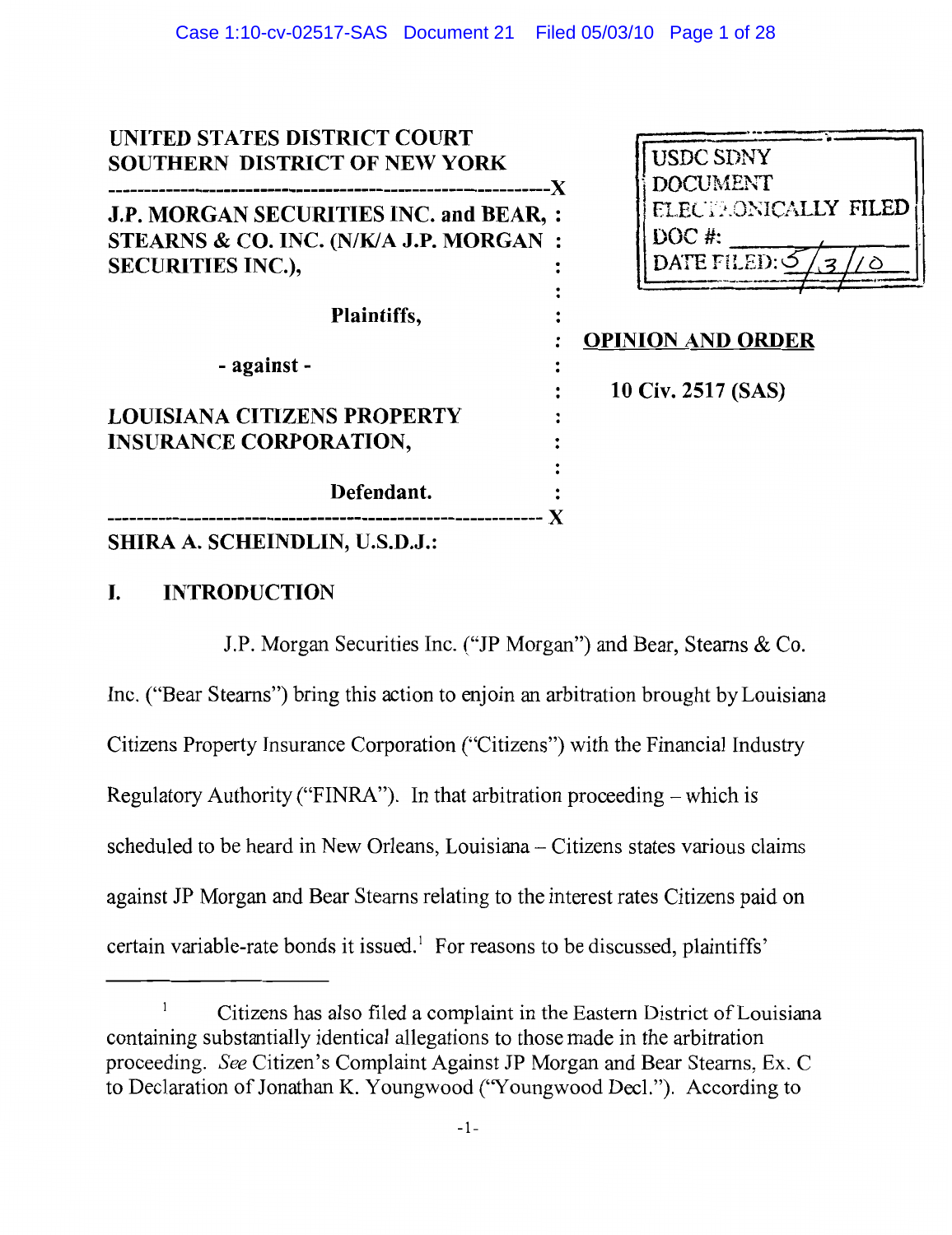motion for a preliminary injunction is denied.

### П. **BACKGROUND**

### **The Auction Rate Securities**  $\mathbf{A}$ .

In April 2006, Citizens issued around one billion dollars in municipal bonds. Approximately three hundred million dollars of those bonds were auctionrate securities ("ARS") and approximately seven hundred million were fixed-rate bonds.<sup>2</sup> Pursuant to two bond purchase agreements, JP Morgan and Bear Stearns received fees and compensation from Citizens for acting as co-lead underwriters for the bonds and providing short-term bridge financing to Citizens in connection with the underwriting.<sup>3</sup> According to Citizens, JP Morgan and Bear Stearns also acted as advisers on the bond structure and related issues.<sup>4</sup> JP Morgan and Bear Stearns dispute that they were advisors – asserting that two other entities were

that complaint, Citizens filed in federal court "out of an abundance of caution, to avoid any defenses based on time bars or prescription in the event that the claims raised in this [c]omplaint are not arbitrated." *Id.* 120.

 $\overline{c}$ See Citizen's Statement of Claim Against JP Morgan and Bear Stearns Before FINRA ("Statement of Claim"), Ex. A to Youngwood Decl., ¶ 1.

 $\mathfrak{Z}$ See Declaration of Kent Hiteshew ("Hiteshew Decl."), a managing director at JP Morgan, ¶ 3; Declaration of Donald Wilbon ("Wilbon Decl."), a managing director at JP Morgan, 13.

See Statement of Claim ¶¶ 40-41.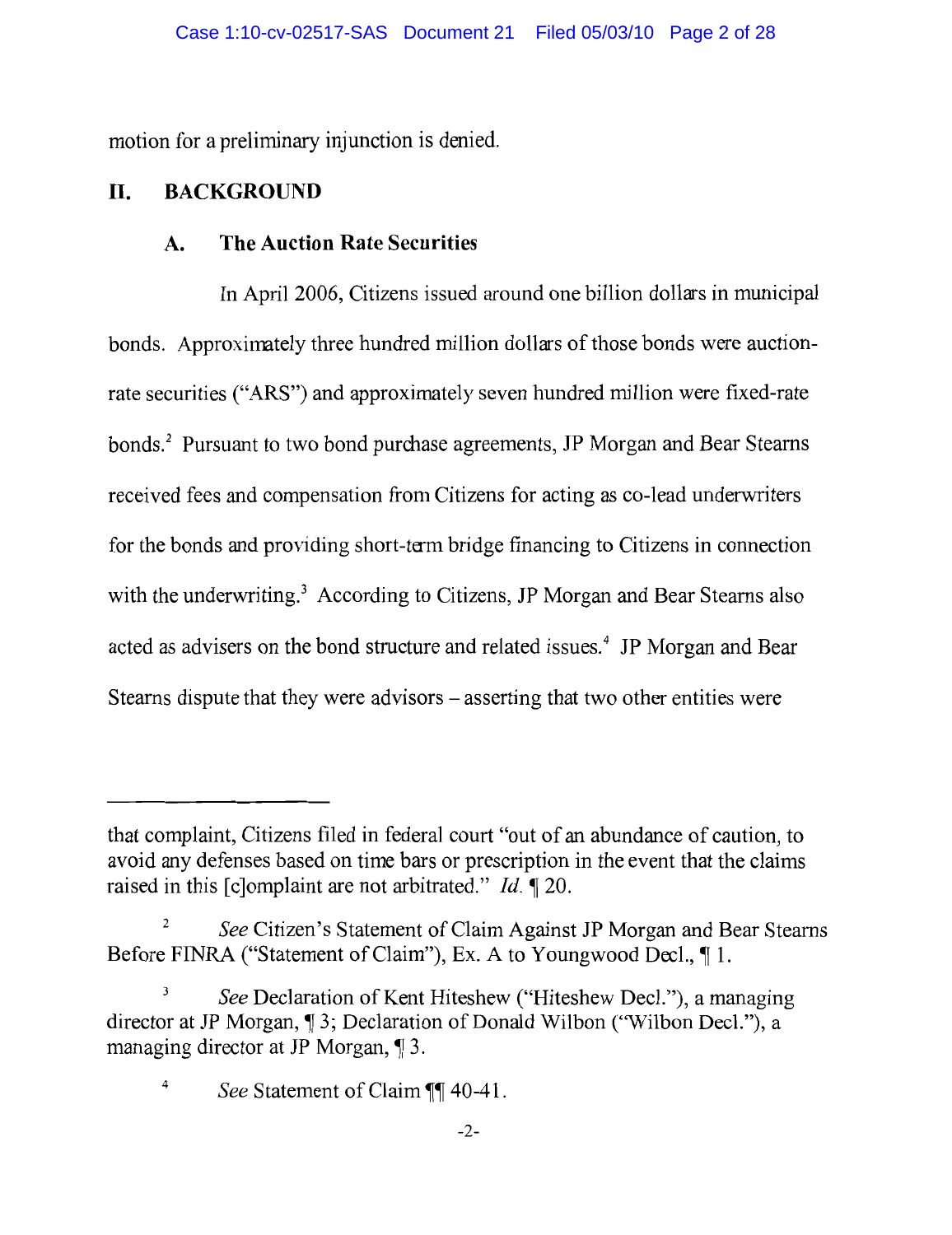hired by Citizens to serve in this role.<sup>5</sup>

ARS are variable-rate bonds whose interest rates are determined through periodic Dutch Auctions.<sup>6</sup> Investors specify the number of shares of the bonds they wish to purchase and the lowest bond interest rate they are willing to accept.<sup>7</sup> The bond's interest rate (the "Clearing Rate") until the next auction will be the lowest rate at which there are sufficient purchasers to purchase all the securities for sale at auction.<sup>8</sup> Any investor who bids at or below that Clearing Rate receives the bond at that rate. Investors who bid above the Clearing Rate receive no bonds. The auctions for Citizens's ARS bonds took place every thirty-five days.<sup>9</sup>

An ARS auction fails when the number of securities offered for sale exceeds the number of bids for purchase.<sup>10</sup> In the case of a failed auction, the interest rate until the next auction is set pursuant to a predetermined maximum rate

- 6 See Statement of Claim ¶ 4.
- $\boldsymbol{7}$ See id. **\\\\** 4-5
- 8 See id.  $\P$ 4.
- 9 See id.  $\P$ 5.
- 10 See id.  $\P 6$

 $\sqrt{5}$ See Hiteshew Decl. ¶ 4; Wilbon Decl. ¶ 4.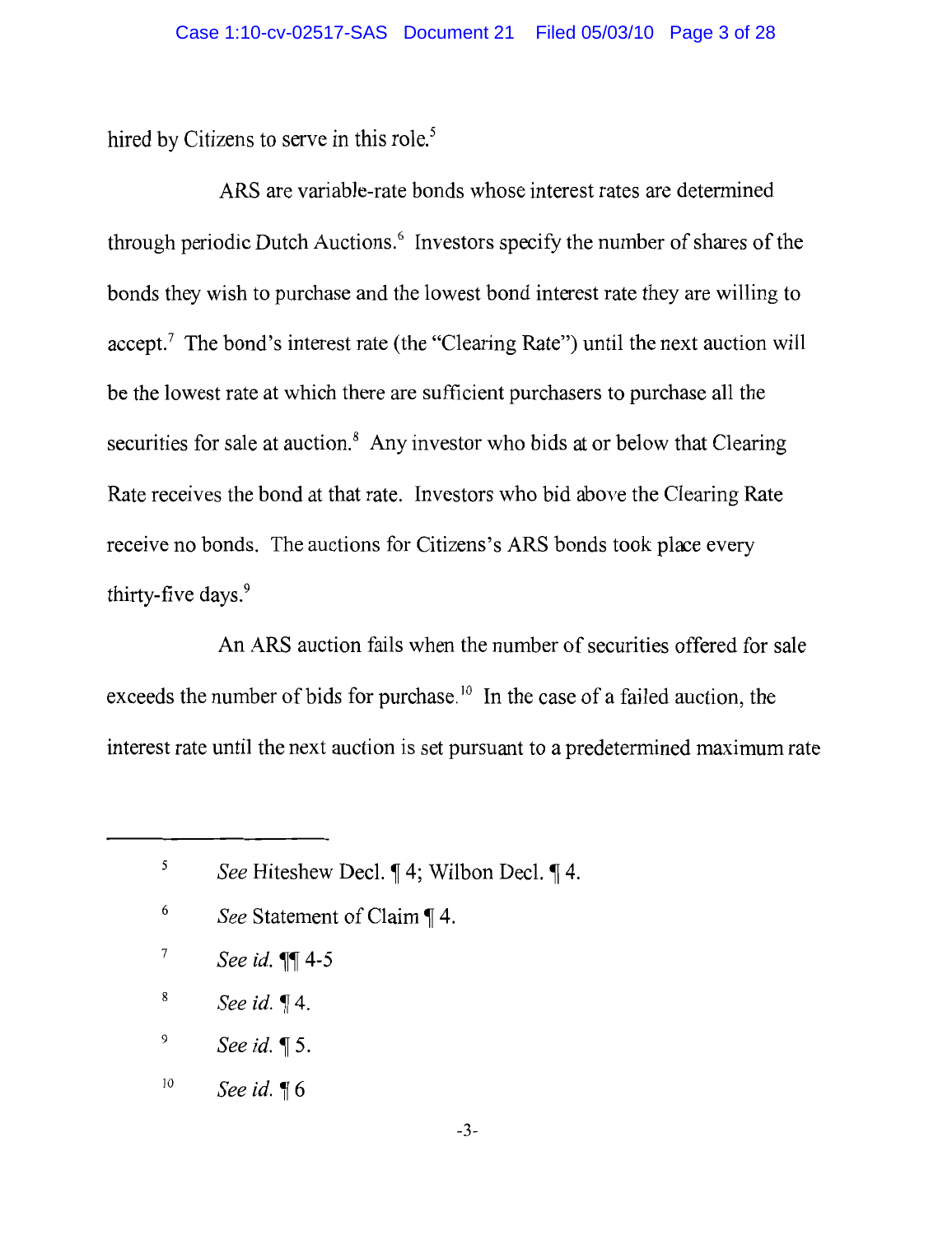set forth in the bonds' offering documents.<sup>11</sup> The maximum rate in case of failure for Citizens's ARS was set at fourteen percent.<sup>12</sup>

### **B. The Derivative Transactions**

On April 7, 2006, Citizens executed individual International Swaps and Derivative Association Inc. Master Agreements with JPMorgan Chase Bank, N.A. ("Chase Bank") and Bear Stearns Capital Markets Inc. ("BS Capital") (the "Master Agreements"),<sup>13</sup> and two derivative transactions pursuant to the Master Agreements ("Derivative Transactions").<sup>14</sup> The Derivative Transactions provide that if the USD-BMA (now SIFMA) Municipal Swap Index ("BMA Index") rises above a predetermined rate – five percent through December 1, 2008 and  $s$ ix percent through June 1, 2016 – Chase Bank and BS Capital will pay Citizens the

 $11$ See id.

 $12$ See id.

13 See BS Capital and Louisiana Citizens Master Agreement, Ex. A to Hiteshew Decl.; Chase Bank and Louisiana Citizens Master Agreement, Ex. C to Wilbon Decl. These entities are not named as defendants in the arbitration and are not parties to this action.

 $14$ See Confirmation of BS Capital and Louisiana Citizens Derivative Transaction ("BS Capital Derivative Transaction Confirmation"), Ex. B. to Hiteshew Decl; Confirmation of Chase Bank and Louisiana Citizens Derivative Transaction ("Chase Bank Derivative Transaction Confirmation"), Ex. D to Wilbon Decl.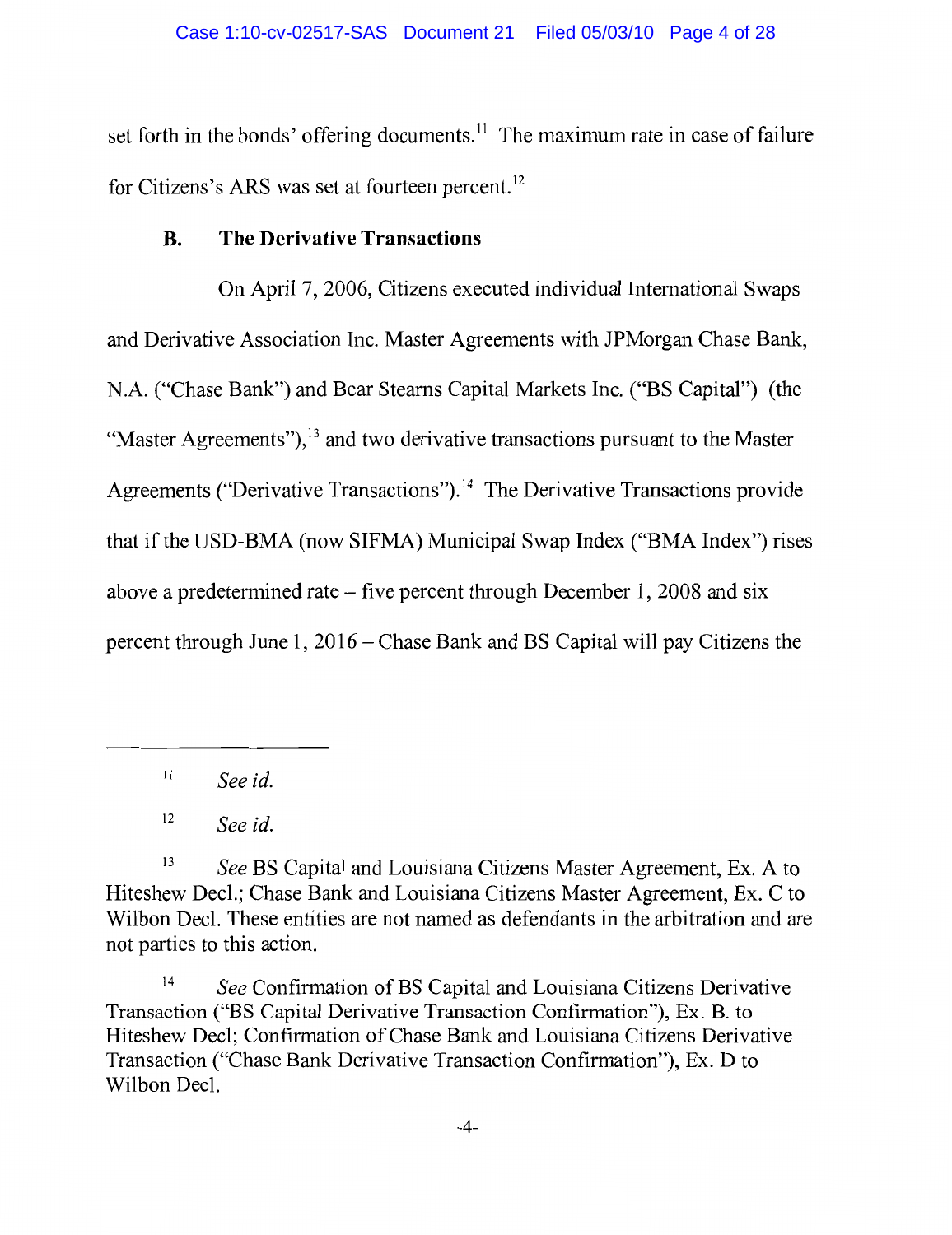difference between the BMA Index and the respective predetermined interest rate.<sup>15</sup> The Derivative Transactions are therefore, on their face, a hedge on Citizens's interest rate exposure.<sup>16</sup>

#### The Arbitration  $\mathbf{C}$ .

On December 18, 2009, Citizens filed an arbitration statement of claim against JP Morgan and Bear Stearns with FINRA. According to the Statement of Claim, JP Morgan and Bear Stearns were manipulating the market for the ARS without Citizens's knowledge by placing blanket bids for the entire notional amount of the bonds ("blanket bids") – effectively capping the ARS interest rate at a level desirable to Citizens. Specifically, JP Morgan and Bear Stearns allegedly omitted to disclose (1) that they were making these blanket bids; (2) that the periodic auctions for the ARS would fail unless JP Morgan and Bear Stearns continued to make these blanket bids; and (3) that the Derivative Transactions would not effectively cap the ARS interest rate in the absence of the

<sup>15</sup> See BS Capital Derivative Transaction Confirmation at1; Chase Bank Derivative Transaction Confirmation at 2

<sup>16</sup> Citizens asserts that JP Morgan and Bear Stearns advised Citizens to enter into these agreements and represented that the transactions would be an effective interest rate cap because the BMA Index was an accurate proxy for the interest rates that would result from the auction of the ARS. See Statement of Claim  $\P$  44.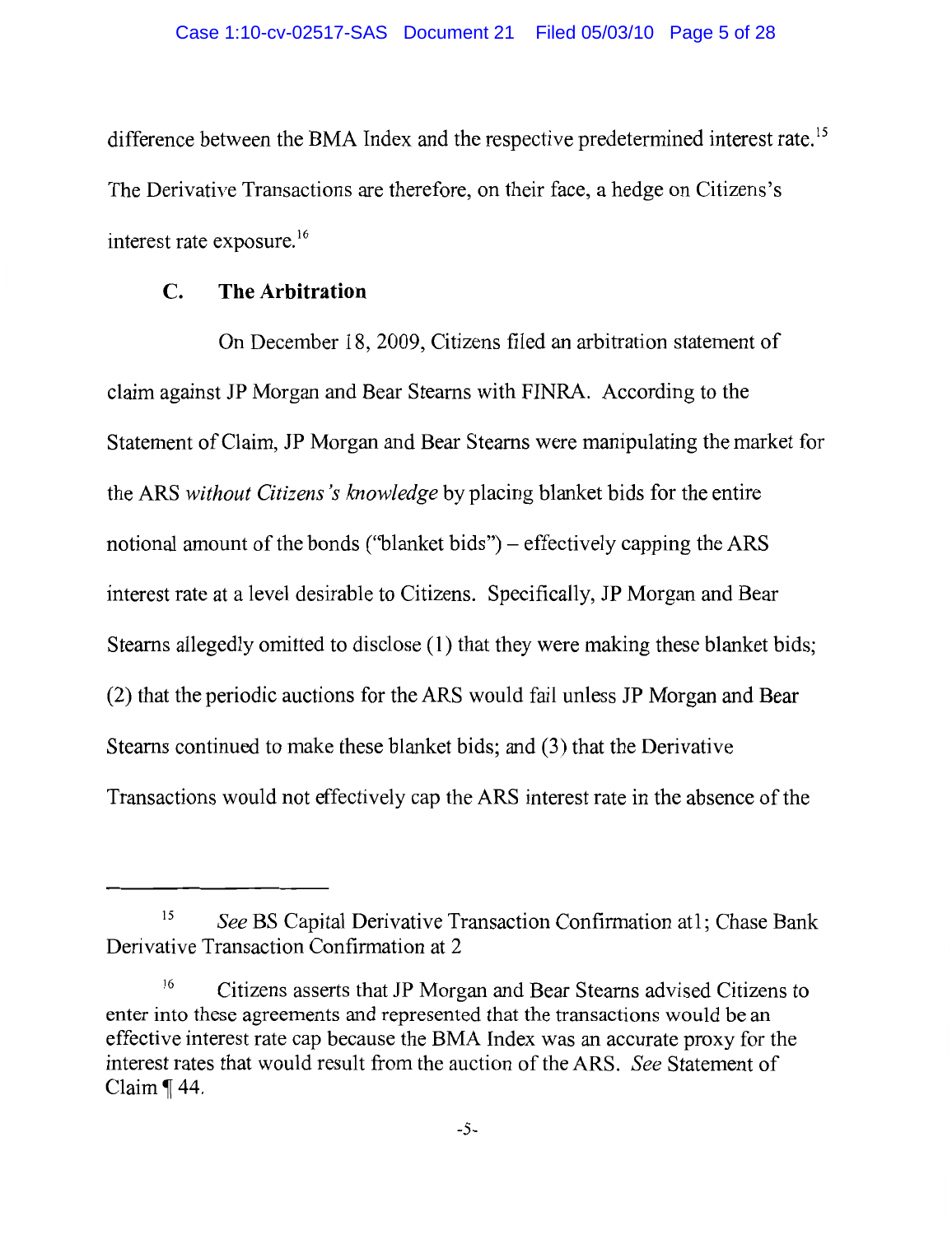blanket bids.<sup>17</sup>

While this did not initially injure Citizens, when JP Morgan and Bear Stearns stopped submitting the blanket bids in 2008,<sup>18</sup> the auctions began failing and the interest rates on the bonds spiked to fourteen percent, the maximum possible rate.<sup>19</sup> In April 2009, Citizens refinanced its bonds entirely as fixed-rate instruments.<sup>20</sup> Citizens seeks to recoup the extra interest that Citizens has paid as a result of the auction failures, the cost of refinancing the bonds, future interest payments at rates above the rate promised by JP Morgan and Bear Stearns, and the return of all commissions and fees paid to JP Morgan and Bear Stearns in connection with the issuance of, and the auctions for, the ARS.<sup>21</sup> It asserts claims for breach of fiduciary duty, intentional and negligent misrepresentation, fraud, breach of contract, misrepresentations in violation of Rule 10b-5 of the Securities Exchange Act of 1934, breach of warranties, and detrimental reliance.<sup>22</sup>

FINRA has indicated that the anticipated hearing location for the

- 19 See id.
- 20 See id. ¶ 86.
- $21$ See id. ¶ 13.
- 22 See id. 1192-119.

 $17$ See id.  $\P$ 3.

 $18\,$ See id. ¶ 12.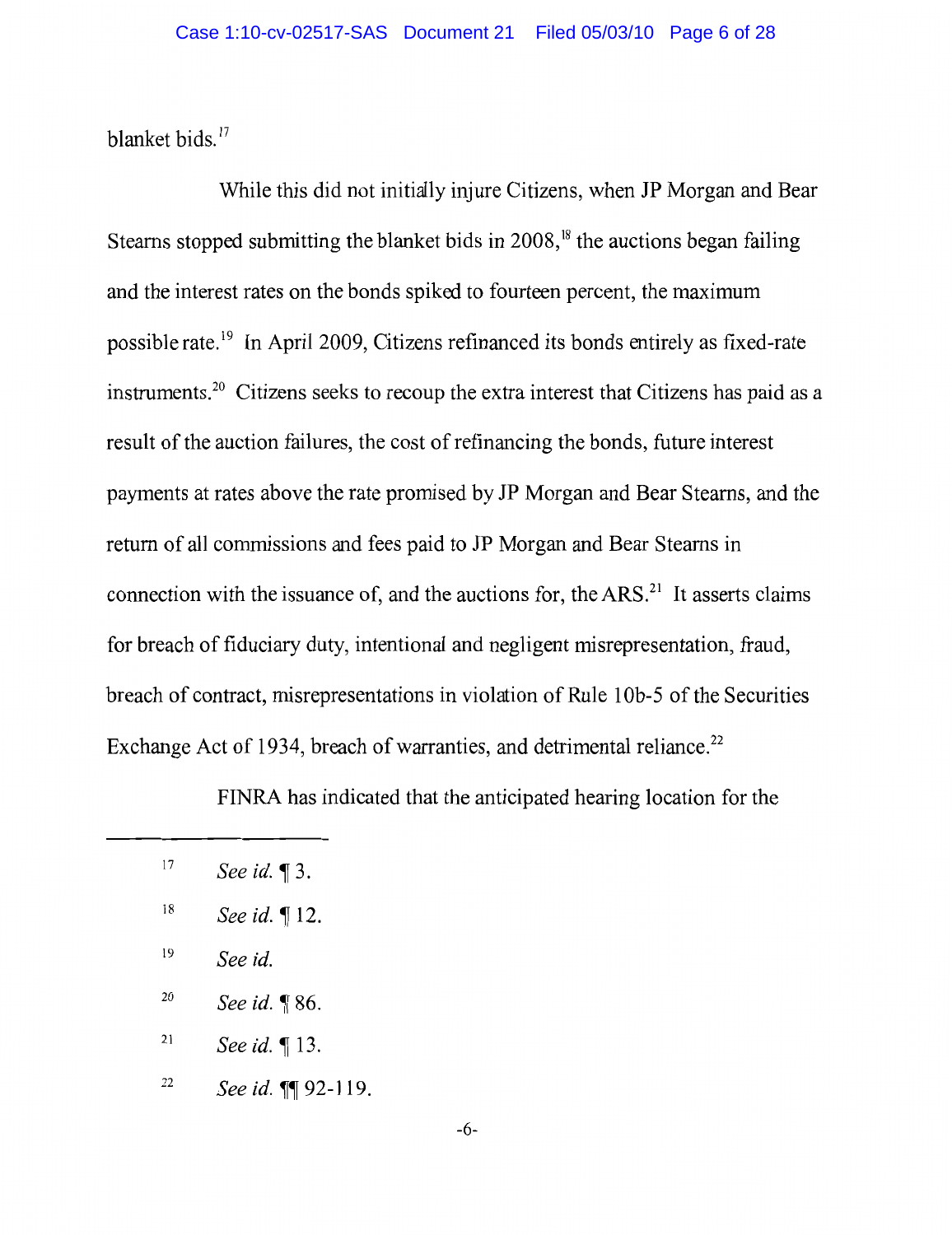arbitration is New Orleans, Louisiana.<sup>23</sup> JP Morgan and Bear Stearns assert that they have a right to challenge FINRA's designation of New Orleans as the situs of the arbitration and that venue for the arbitration properly lies in New York.<sup>24</sup> While JP Morgan and Bear Stearns are undoubtedly correct that they have the right to challenge the venue of the arbitration, this challenge must be heard by the arbitrators.<sup>25</sup> Under FINRA rules, when an arbitration involves a customer, FINRA generally "will select the hearing location closest to the customer's residence at the time of the events giving rise to the dispute."<sup>26</sup> Because Citizens is a "non-profit Louisiana corporation created by the Louisiana Legislature,"<sup>27</sup> there is a strong likelihood that the arbitration will take place in New Orleans. Accordingly, while the arbitration proceedings may ultimately occur in New York, for purposes of this motion for preliminary injunction, the arbitration must be treated as though it will

23 See Letter from FINRA to JP Morgan and Bear Stearns, Ex. A to Declaration of James R. Swanson ("FINRA Letter"), counsel for Citizens, at 3.

<sup>24</sup> See Reply Memorandum in Further Support of Plaintiffs' Motion for a Preliminary Injunction at 3.

<sup>25</sup> See FINRA Rule 12503(c)(2).

<sup>26</sup> FINRA Rule 12213(a)(1). *Accord* FINRA Letter at 2 ("If an arbitration involves a public customer, FINRA Dispute Resolution will generally select a hearing location closest to the customer's residence at the time the dispute arose.").

<sup>27</sup> Statement of Claim ¶ 14.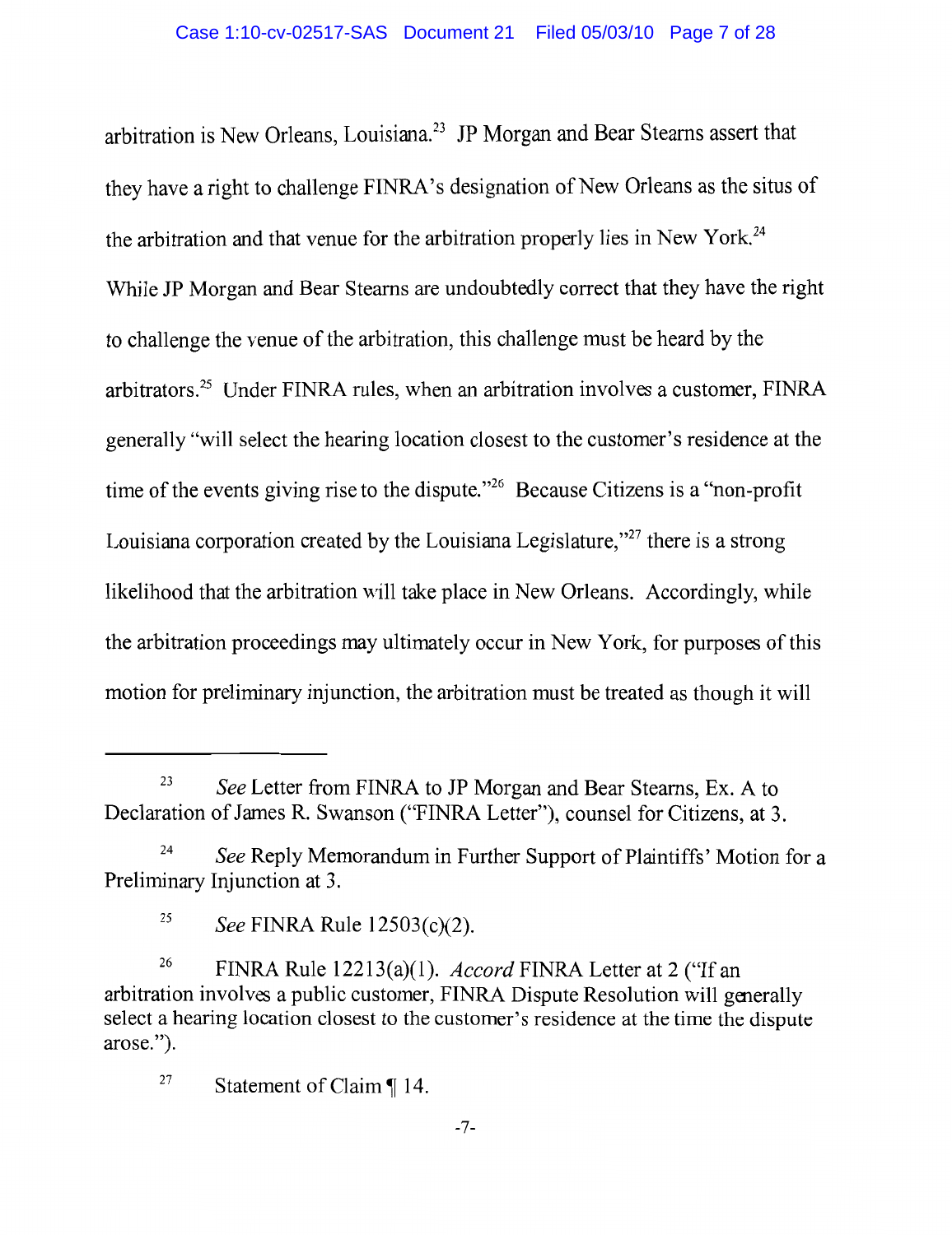occur within the Eastern District of Louisiana.

#### III. **APPLICABLE LAW**

"The district court has wide discretion in determining whether to grant a preliminary injunction  $\dots$   $\cdot$   $\cdot$   $\cdot$  Nonetheless, "[a] preliminary injunction is an extraordinary and drastic remedy, one that should not be granted unless the movant, by a *clear showing*, carries the burden of persuasion."<sup>29</sup> "A party seeking a preliminary injunction in this circuit must show: (1) irreparable harm in the absence of the injunction and  $(2)$  either  $(a)$  a likelihood of success on the merits or (b) sufficiently serious questions going to the merits to make them a fair ground for litigation and a balance of hardships tipping decidedly in the movant's favor."<sup>30</sup> "A preliminary injunction is an extraordinary remedy never awarded as of right."<sup>31</sup> "The purpose of a preliminary injunction is to preserve the *status quo* 

Grand River Enter. Six Nations, Ltd. v. Pryor, 481 F.3d 60, 66 (2d 28 Cir. 2007) (quoting Moore v. Consolidated Edison, 409 F.3d 506, 511 (2d Gr. 2005)). Accord Somoza v. New York City Dep't of Educ., 538 F.3d 106, 112 (2d) Cir. 2008) (noting that a district court decision concerning a preliminary injunction is reviewed for abuse of discretion).

<sup>29</sup> Sussman v. Crawford, 488 F.3d 136, 139-40 (2d Gr. 2007) (quoting Mazurek v. Armstrong, 520 U.S. 968, 972 (1997)).

<sup>30</sup> County of Nassau, N.Y. v. Leavitt, 524 F.3d 408, 414 (2d Cir. 2008) (quoting NXIVM Corp. v. Ross Inst., 364 F.3d 471, 476 (2d Gr. 2004)).

 $31$ Winter v. Natural Res. Def. Council, Inc., 129 S.Ct. 365, 376 (2008) (citation omitted).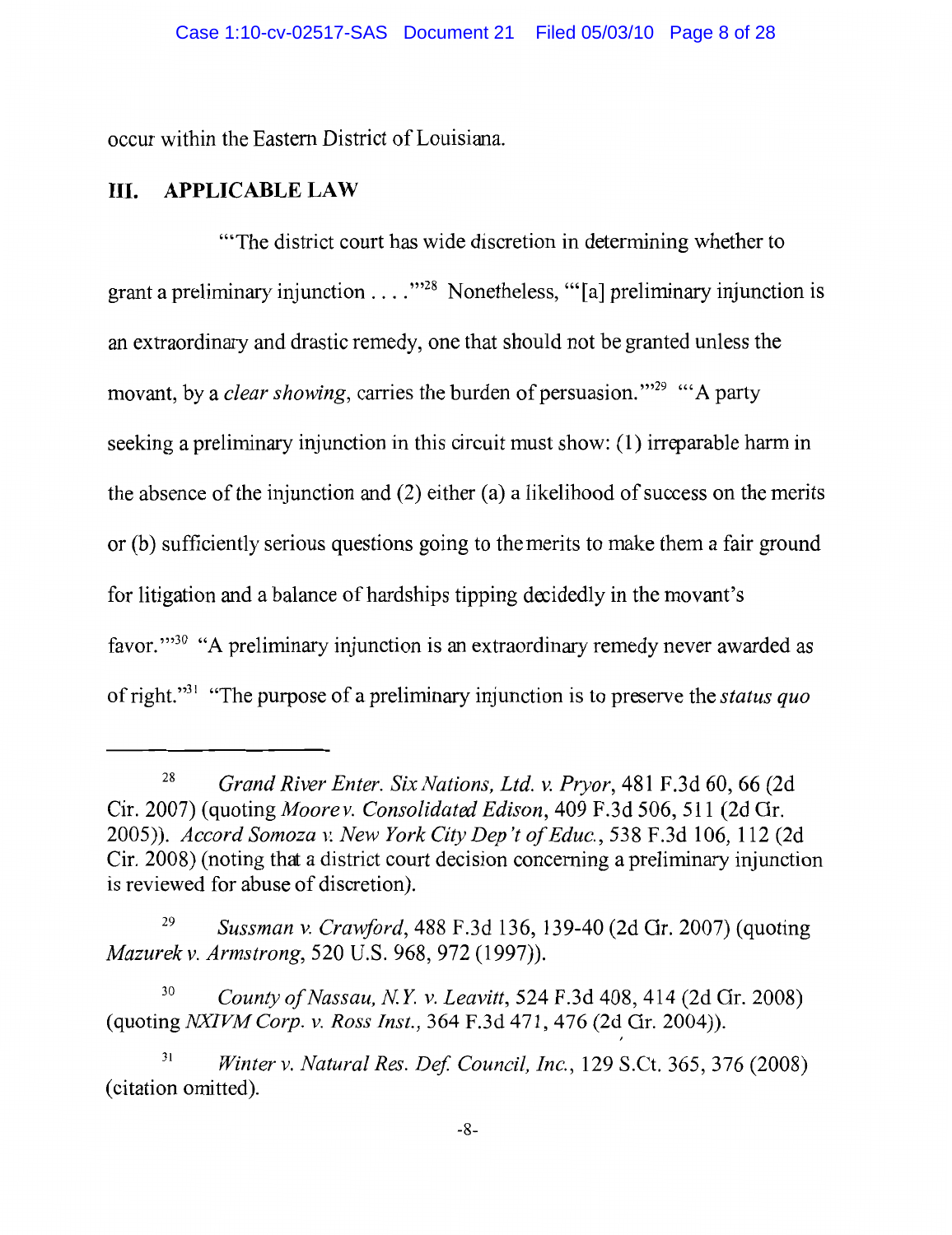between parties pending a final determination of the merits."<sup>32</sup>

"To satisfy the irreparable harm requirement, [petitioner] must demonstrate that absent a preliminary injunction [it] will suffer an injury that is neither remote nor speculative, but actual and imminent, and one that cannot be remedied if a court waits until the end of trial to resolve the harm."<sup>33</sup> Moreover, irreparable harm by definition "cannot be remedied by an award of monetary damages."<sup>34</sup> In determining whether a plaintiff has demonstrated a likelihood of success on the merits of the "ultimate case, a court is not called upon finally to decide the merits of the controversy. It is necessary only that the court find that the plaintiff has presented a strong prima facie case to justify the discretionary issuance of preliminary relief."35

#### IV. **DISCUSSION**

33 Grand River, 481 F.3d at 66 (quoting Freedom Holdings, Inc. v. Spitzer, 408 F.3d 112, 114 (2d Cir. 2005)).

34 Hoblock v. Albany County Bd. of Elections, 422 F.3d 77, 97 (2d Gr. 2005) (quoting Shapiro v. Cadman Towers, Inc., 51 F.3d 328, 332 (2d Cir. 1995)). Accord Jayaraj v. Scappini, 66 F.3d 36, 39 (2d Cir. 1995) ("[W]here monetary damages may provide adequate compensation, a preliminary injunction should not issue.").

35 Gibson v. U.S. Immigration & Naturalization Serv., 541 F. Supp. 131, 137 (S.D.N.Y. 1982) (citation omitted).

<sup>32</sup> Alliance Bond Fund, Inc. v. Grupo Mexicano de Desarrollo, S.A., 143 F.3d 688, 692 (2d Cir. 1998).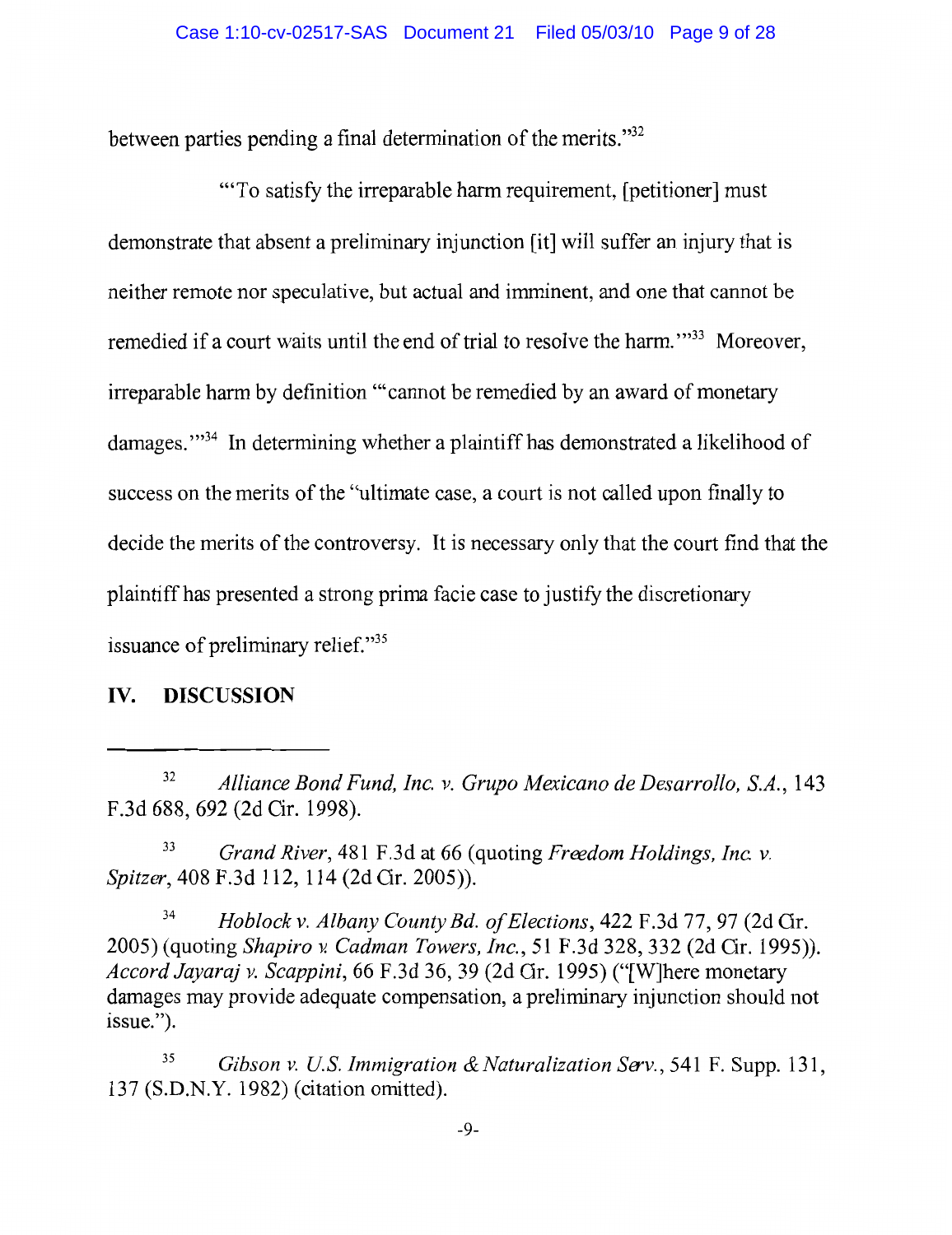JP Morgan and Bear Stearns ask this Court to grant a preliminary injunction enjoining its pending FINRA arbitration with Citizens. This Court's power to enjoin that arbitration derives from the Federal Arbitration Act ("FAA"). Section 2 of the FAA establishes that compulsory arbitration agreements are "valid, irrevocable, and enforceable" when "in writing."<sup>36</sup> Section 4 of the FAA provides courts with the power to compel an arbitration pursuant to a valid agreement to arbitrate,<sup>37</sup> and to enjoin such an arbitration in the absence of an applicable agreement.<sup>38</sup> Because JP Morgan and Bear Stearns have not demonstrated that they are likely to succeed in showing the absence of an

38 While the FAA only explicitly empowers courts to compel arbitrations, district courts in this Circuit have generally held that district courts have the concomitant power to enjoin arbitration proceedings in appropriate circumstances. See Westmoreland Cap. Corp. v. Findlay, 100 F.3d 263, 266 n.3 (2d Cir. 1996) ("Because we find that subject matter jurisdiction is lacking, we do not need to decide whether the FAA gives federal courts the power to stay arbitration proceedings. While  $\S$  3 of the FAA gives federal courts the power to stay trials pending arbitration, we note that a number of courts have held that, in appropriate circumstances,  $\S 4$  of the FAA may be applied to stay or enjoin arbitration proceedings."), abrogated on other grounds, Vaden v. Discover Bank, 129 S.Ct. 1292 (2009); Oppenheimer & Co. Inc. v. Deutsche Bank AG, No. 09 Civ. 8154, 2009 WL 488 4158, at \*2 (S.D.N.Y. Dec. 16, 2009) (noting that only one court in the Second Circuit has determined that it did not have the power to stay arbitrations under the FAA); Satcom Int'l Group PLC v. Orbcomm Int'l Partners, LP, 49 F. Supp. 2d 331, 342 (S.D.N.Y. 1999).

<sup>36</sup> 9 U.S.C. § 2.

<sup>37</sup> See id. § 4.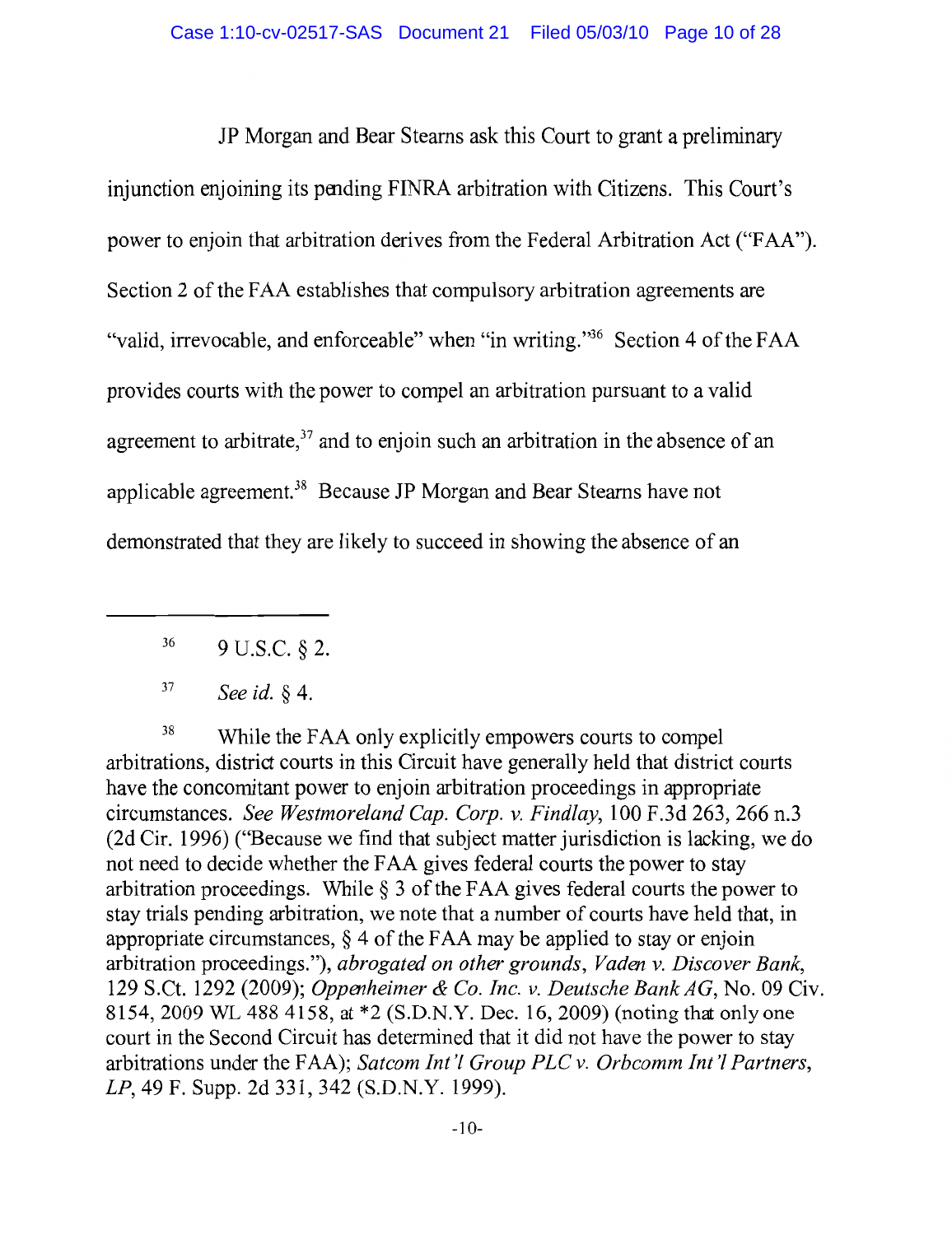agreement requiring arbitration of the dispute at issue, I deny their motion for a preliminary injunction. A denial of a motion to enjoin an arbitration ordinarily has the effect of compelling that arbitration. However, as will be discussed below, in this instance. I do not have the power to compel the arbitration because it is scheduled to proceed outside of this district.

# Likelihood of Success on the Merits or Serious Questions Going to A. the Merits

While there is no arbitration agreement between either Citizens and JP Morgan or Citizens and Bear Stearns, FINRA rules may establish the requisite arbitration agreements.<sup>39</sup> By becoming members of FINRA, JP Morgan and Bear Stearns have agreed to submit to FINRA rules, including FINRA Rule 12200, which requires members to arbitrate disputes in connection with their business activities if and when arbitration is demanded by a customer.<sup>40</sup> This Rule creates

<sup>39</sup> The Second Circuit has ruled that district courts, rather than the relevant arbitrator, must determine whether parties are required to litigate under FINRA rules. See Bensadoun v. Jobe-Riat, 316 F.3d 171, 175 (2d Cir. 2003) ("[T]he [FINRA] Code does not evidence a 'clear and unmistakable' intent to submit the issue of arbitrability to arbitrators where only one party is a [FINRA] member and the parties do not have a separate agreement to arbitrate.... [Accordingly,] [t] he Court was required to render a final decision on Bensadoun's claim that the Investors had no right to arbitrate their claims against him.").

See FINRA Rule 12200; Citigroup Global Mkts., Inc. v. VCG Special Opportunities, 598 F.3d 30, 32 n.1 (2d Cir. 2010) ("In relevant part, FINRA Rule 12200 requires members of the FINRA to arbitrate the disputes pursuant to the FINRA Code of Arbitration Procedure if arbitration is 'requested by [a] customer,'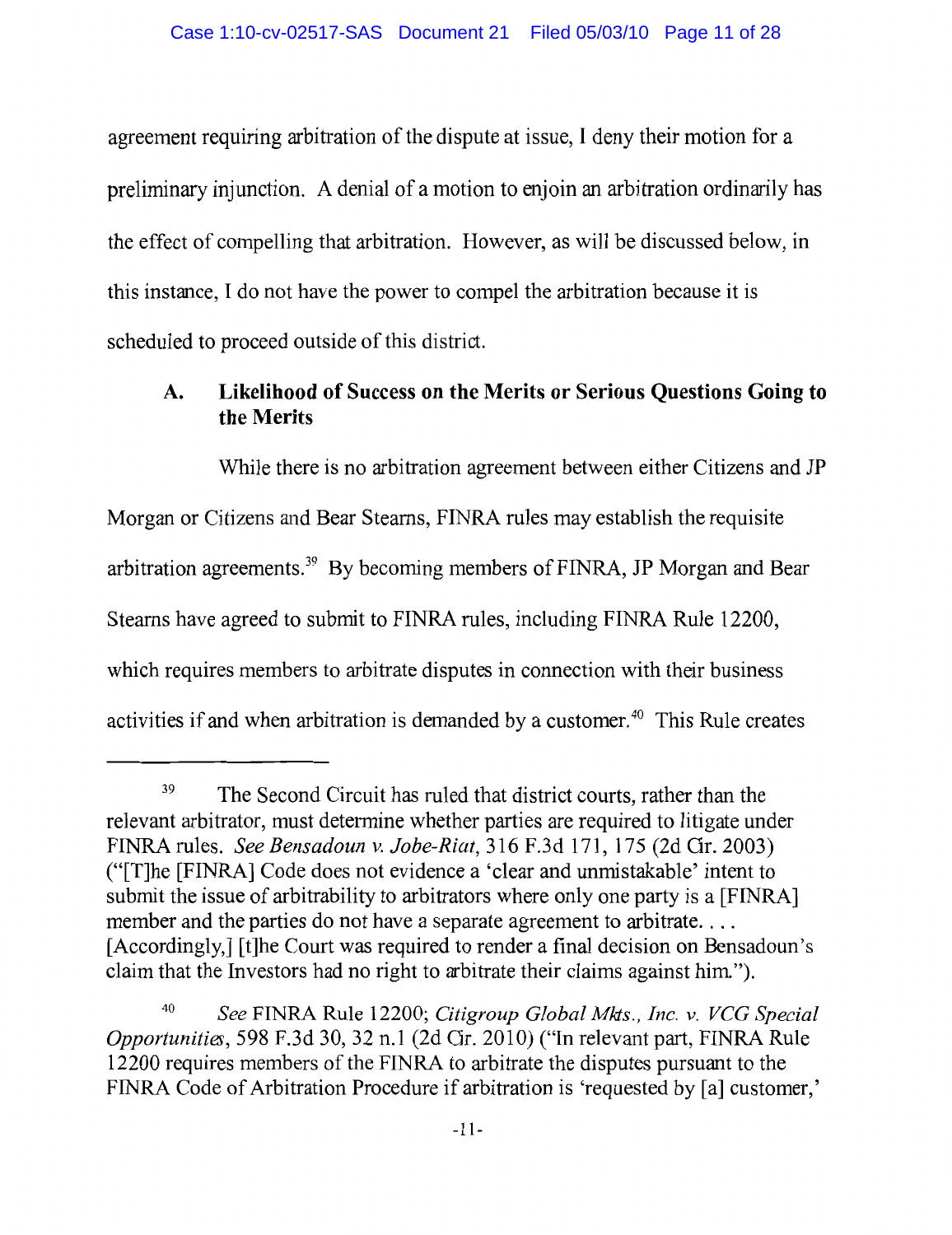"a compulsory arbitration agreement" between FINRA and its members, of which customers are intended "third party beneficiaries."<sup>41</sup> Accordingly, for Citizens to trigger this compulsory arbitration agreement, it must establish (1) that it is a customer of JP Morgan and Bear Stearns and (2) that the dispute arises in connection with the business activities of JP Morgan and Bear Stearns.

# $\mathbf{1}$ . **Customer**

FINRA rules do not provide a comprehensive definition of the term

customer, stating only that "[a] customer shall not include a broker or dealer."<sup>42</sup>

41 Oppenheimer & Co., Inc. v. Neidhardt, No. 93 Civ. 3854, 1994 WL 176976, at \*1 (S.D.N.Y. May 5, 1994), aff'd, 56 F.3d 352 (2d Cir. 1995). Accord Kidder, Peabody & Co., Inc. v. Zinsmeyer Trusts P'ship, 41 F.3d 861, 863-64 (2d) Cir. 1994) (citing Oppenheimer for the proposition that FINRA's compulsory arbitration rule "constitutes an 'agreement in writing' under the Federal Arbitration Act"); 9 U.S.C. § 2 ("[A]n agreement in writing to submit to arbitration an existing controversy arising out of such a contract, transaction, or refusal, shall be valid, irrevocable, and enforceable, save upon such grounds as exist at law or in equity for the revocation of any contract.").

42 FINRA Rule 12100(i). There are two other National Association of Securities Dealers ("NASD") rules, adopted by FINRA, that define the term customer. See NASD Conduct Rule 2270(b) (defining "customer" as "any person who, in the regular course of such member's business, has cash or securities in the possession of such member"); NASD Conduct Rule 2520(a)(3) ("[T]he term 'customer' means any person for whom securities are purchased or sold or to whom securities are purchased or sold."). However, these rules are expressly limited in application to these particular sections of the NASD Code of Conduct.

<sup>&#</sup>x27;[t] he dispute is between a customer and a member or associated person of a member,' and '[t] he dispute arises in connection with the business activities of the member."").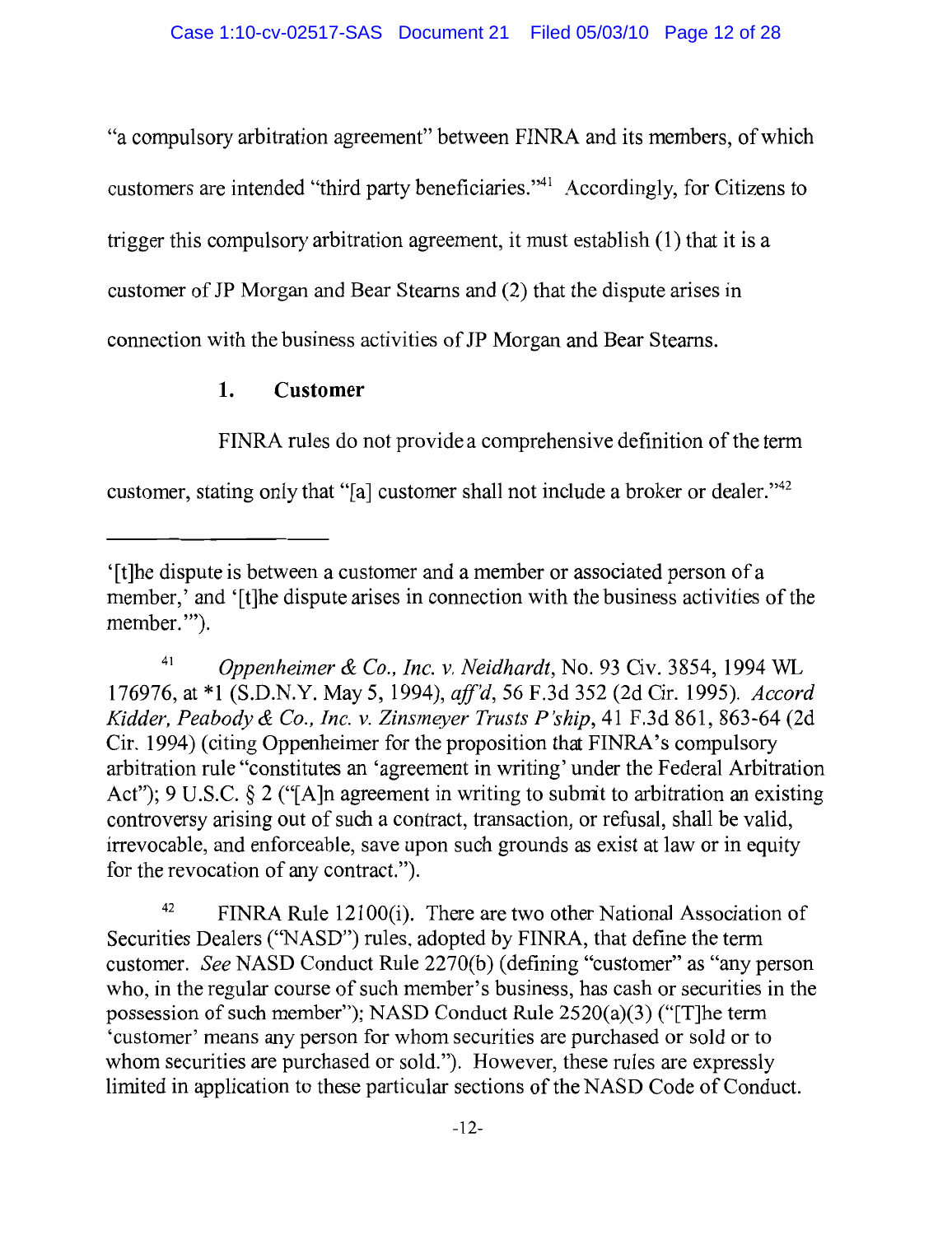Accordingly, courts have been forced to look beyond this exclusionary definition to determine whether particular entities are customers within the meaning of Rule 12200. Only one court has considered whether an issuer is a customer of an underwriter. In Patten Securities Corp., Inc. v. Diamond Greyhound & Genetics, Inc., the Third Circuit determined that an issuer was a customer for purposes of a compulsory arbitration rule promulgated by NASD, the predecessor of FINRA.<sup>43</sup> The court based its determination on an NASD committee statement that the compulsory arbitration provision then in force was meant to cover disputes arising "over a proposed underwriting."<sup>44</sup> Because the contemporary rule has been altered,<sup>45</sup> this interpretive statement is no longer binding. Nevertheless, the statement remains the most compelling evidence of whether FINRA's compulsory

43 See 819 F.2d 400, 405-06 (3d Gr. 1987), abrogated on other grounds, Delbrosso v. Spang & Co. 903 F.2d 234, 236 n.2 (3d Gr. 1990).

44 *Id.* at 406.

45 FINRA Rule 11200 of the Code is an amended version of former NASD Rule 10301, which took effect on April 16, 2007. See Herbert J. Sims & Co., Inc. v. Roven, 548 F. Supp. 2d 759, 763 n.2 (N.D. Cal. 2008) (citing Comparison Chart of Old and New NASD Arbitration Codes for Customer Disputes, Rule 12200, www.finra.org/web/groups/rules regs/documents/rule  $\frac{\text{filing}}{\text{p018366.pdf}}$ . There is no substantial difference between Rule 10301 and Rule 11200. See id. Prior to Rule 10301 another NASD rule, which the Third Circuit interpreted in *Patten*, was controlling. It stated "that any dispute 'shall be arbitrated under this Code, as provided for by any duly executed and enforceable written agreement or upon the demand of a customer." See Patten, 819 F.2d at 406 (quoting Rule 10301).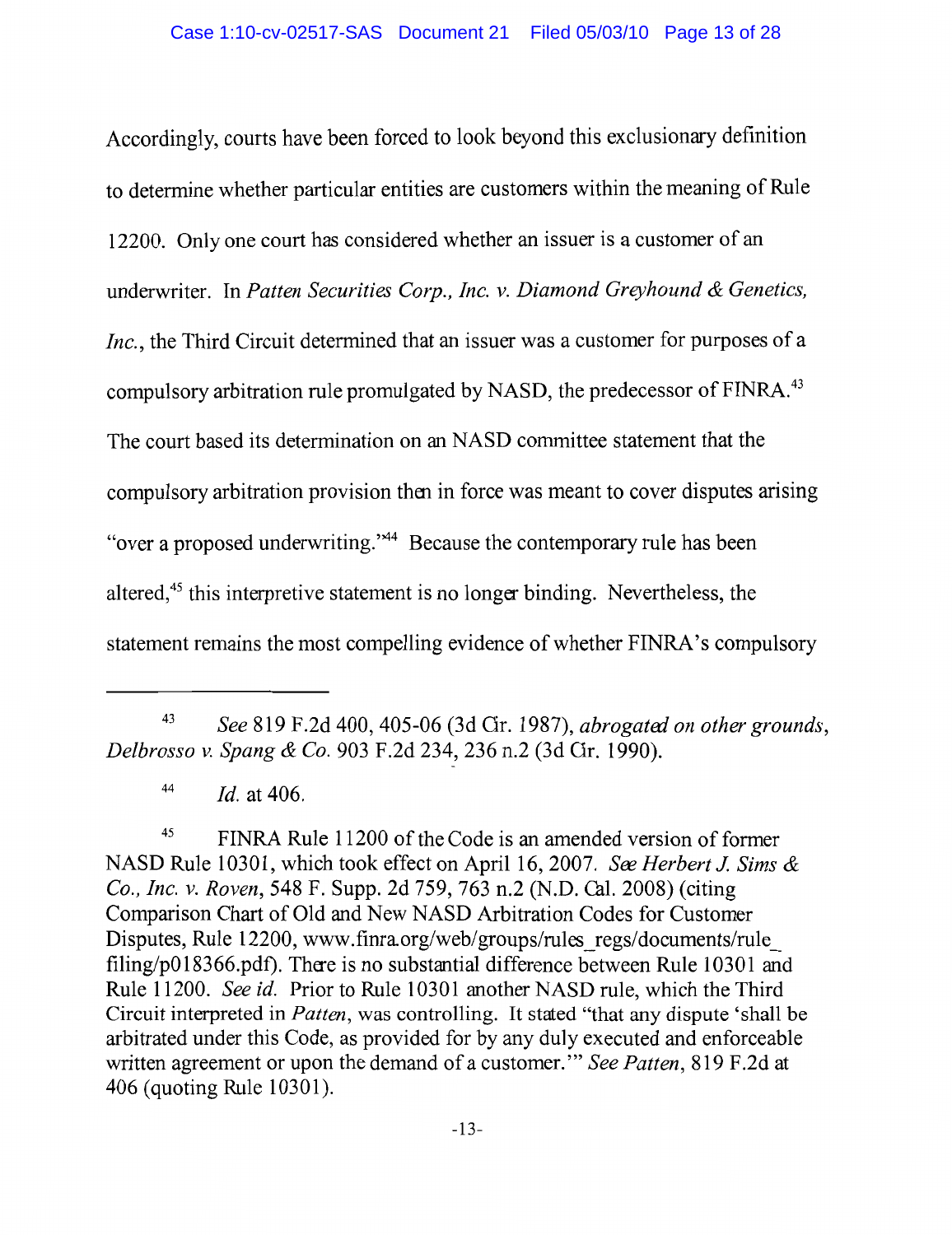arbitration rule is intended to cover disputes between underwriters and issuers.

JP Morgan and Bear Stearns advance three arguments in support of their position that an issuer should not be a customer for purposes of Rule 12200. First, JP Morgan and Bear Stearns urge this Court to adopt the Eighth Circuit's definition of customer<sup>46</sup> – which has been cited approvingly, but not adopted, by the Second Circuit.<sup>47</sup> In Fleet Boston Robertson Stephens, Inc. v. Innovex, Inc., the Eighth Circuit, determined that providing banking and financial advice does not create a customer relationship. It defined customer as "one involved in a business" relationship with [a FINRA] member that is related directly to investment or brokerage services."<sup>48</sup> Although that definition could be construed to exclude the issuer/underwriter relationship, the Eighth Circuit specifically distinguished *Patten*  $-$  stating that "although the relationship [in *Patten*] was not a broker/investor relationship, [the issuer/underwriter relationship] still related directly to the issuance of securities, rather than banking advice...."<sup>49</sup> Accordingly, the Eighth

<sup>46</sup> See Fleet Boston Robertson Stephens, Inc. v. Innovex, Inc., 264 F.3d 770, 772 (8th Cir. 2001).

Bensadoun, 316 F.3d at 176. Accord UBS Secs. LLC v. Voegeli, F. Supp. 2d , No. 09 Civ. 8872, 2010 WL 289302, at \*4 (S.D.N.Y. Jan. 26, 2010) (adopting the Fleet Boston definition).

<sup>48</sup> Fleet Boston, 264 F.3d at 772.

<sup>49</sup> *Id.* at 772 n.3.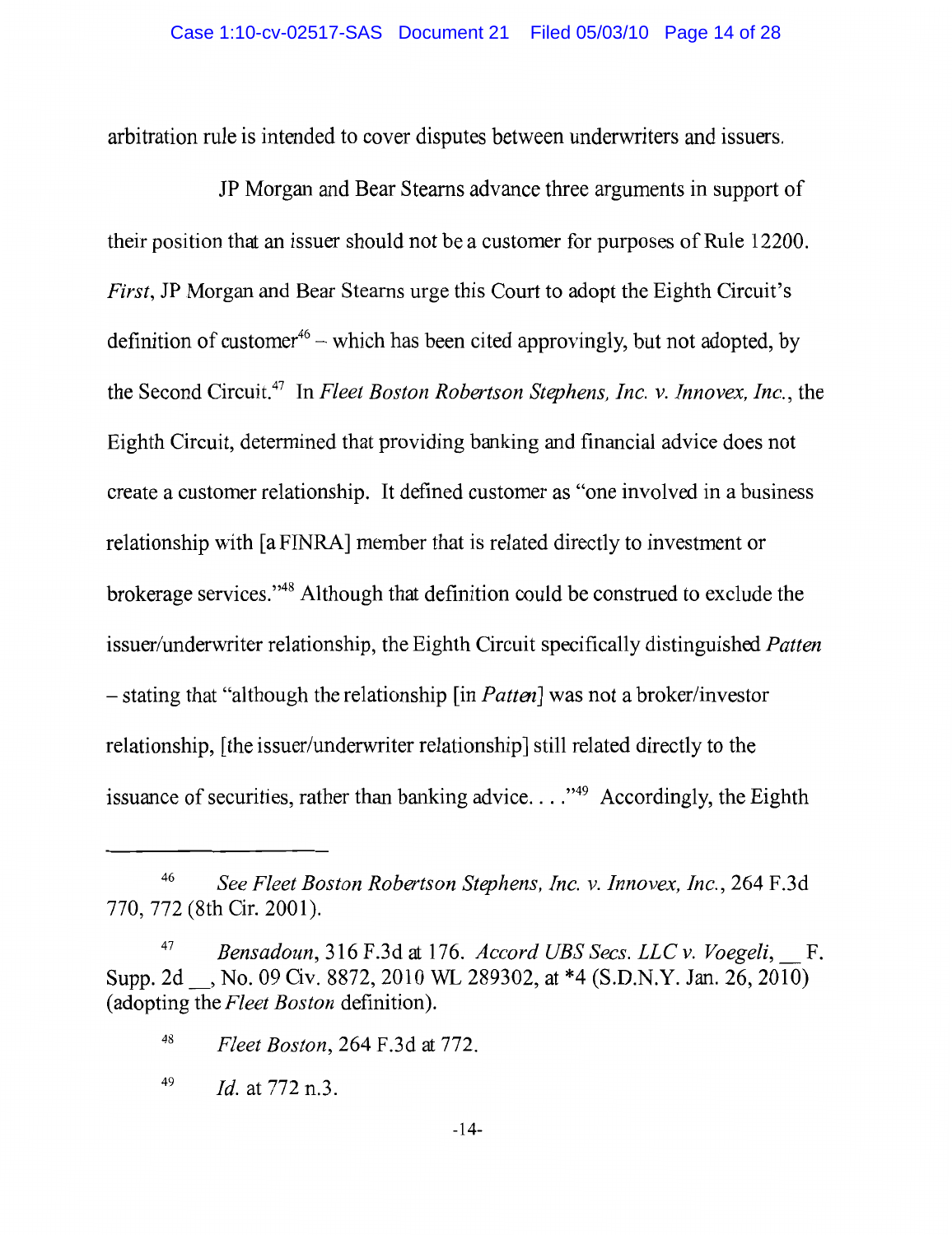Circuit's definition, while generally helpful in defining the term customer, is unavailing in this instance.

*Second*, JP Morgan and Bear Stearns argue that courts in this district have "viewed the terms 'customer' and 'investor' synonymously."<sup>50</sup> Plaintiffs misread the cases they cite. It is well established that an investor is a customer of a financial firm that acts as its broker. While the cases cited by plaintiffs affirm this proposition,<sup>51</sup> they do not support the conclusion that the broker/investor relationship is the only relationship sufficient to satisfy Rule 12200. The rule that an investor is a customer of its broker is a rule of inclusion, not exclusion.

*Third*, JP Morgan and Bear Stearns cite a Municipal Securities

Rulemaking Board ("MSRB") rule that excludes issuers from its definition of the

term customer.<sup>52</sup> Plaintiffs' reference to this rule is also unavailing. Because

<sup>50</sup> JP Morgan and Bear Stearns' Memorandum of Law in Support of Plaintiffs' Motion for a Preliminary Injunction ("JP Morgan/Bear Stearns Mem.") at 11.

<sup>51</sup> See Citigroup Global Mkts., Inc. v. VCG Special Opportunities Master Fund Ltd., No. 08 Civ. 5520, 2008 WL 4891229, at \* 11 (S.D.N.Y. Nov. 12, 2008), aff'd, 598 F.3d 30 (2d Cir. 2010) ("[I]f an investor invests directly with a member firm, the investor is likely a 'customer' of that firm."); Sands Bros. & Co., Ltd. v. Ettinger, No 03 Civ. 7854, 2004 WL 541846, at \*3 (S.D.N.Y. Mar. 19, 2004) ("An investor is a 'customer' of a brokerage house . . . only for conduct that falls within the scope of the specific account between the investor and the brokerage house.").

<sup>52</sup> See JP Morgan/Bear Stearns Mem. at 11-12 (citing MSRB Rule D-9).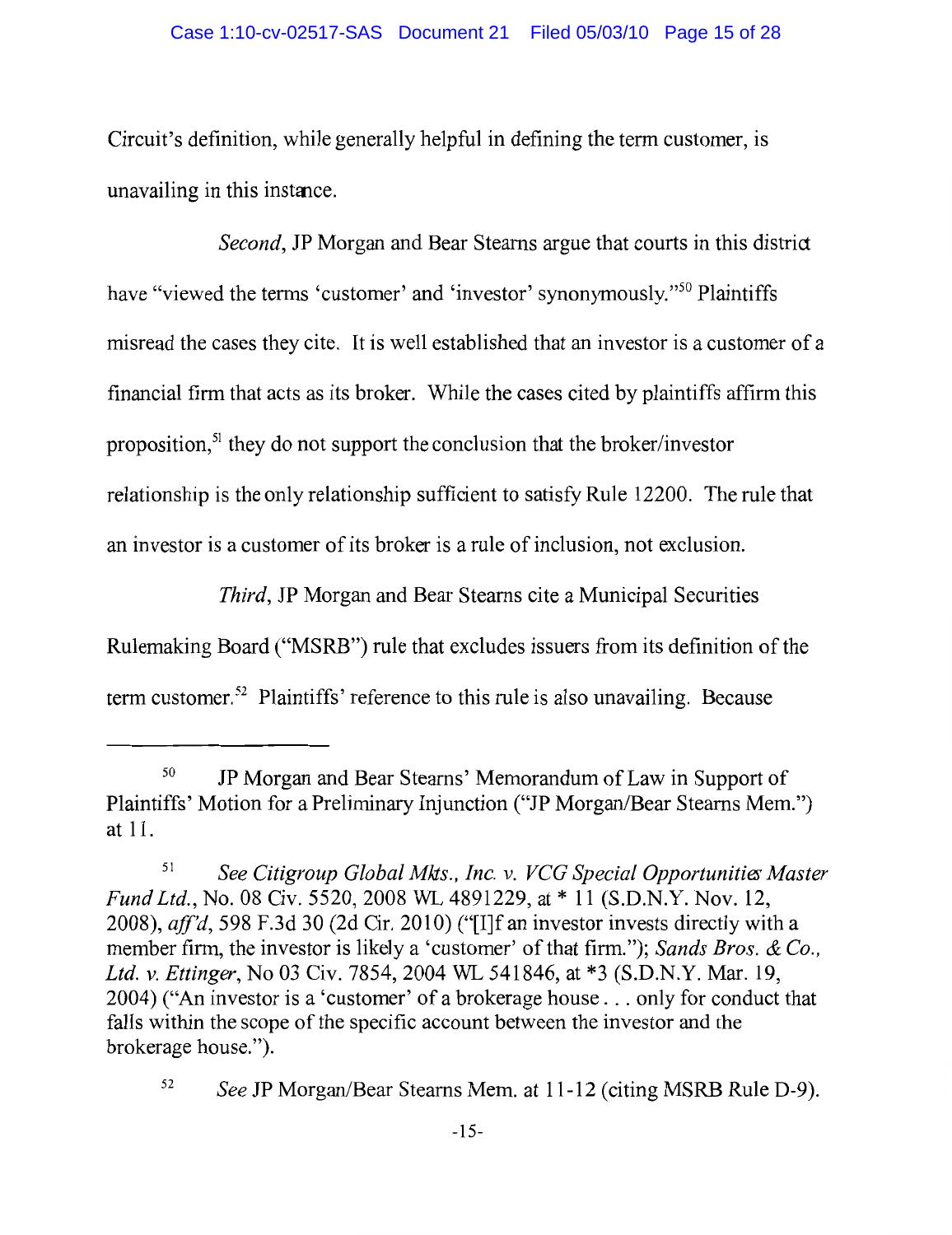MSRB is a distinct entity from FINRA, there is little reason its rules should influence the definition of customer for purposes of FINRA's compulsory arbitration agreement.

Rule 12200 is enforced on the ground that it reflects the intent of members to submit to arbitration in appropriate circumstances. It is unfortunate that a more comprehensive and precise definition of "customer" has not been provided by FINRA. Nevertheless, in light of the Second Circuit's instruction that "any ambiguity in the meaning of 'customer' . . . should be construed in favor of arbitration."<sup>53</sup> I determine that an issuer is a customer of an underwriter.

#### $2.$ In Connection with the Business Activities of the Member

In order to compel arbitration under Rule 12200, the dispute raised in the arbitration must also arise in connection with the "business activities of the member." JP Morgan and Bear Stearns argue that because Citizens's purported damages arise exclusively from the alleged ineffectiveness of the Derivative Transactions in capping the ARS interest rates, Citzens's claims do not arise out of JP Morgan and Bear Stearns's business activities, but out of the business activities of Chase Bank and BS Capital (which were the counterparties to those

53

Bensadoun, 316 F.3d at 176.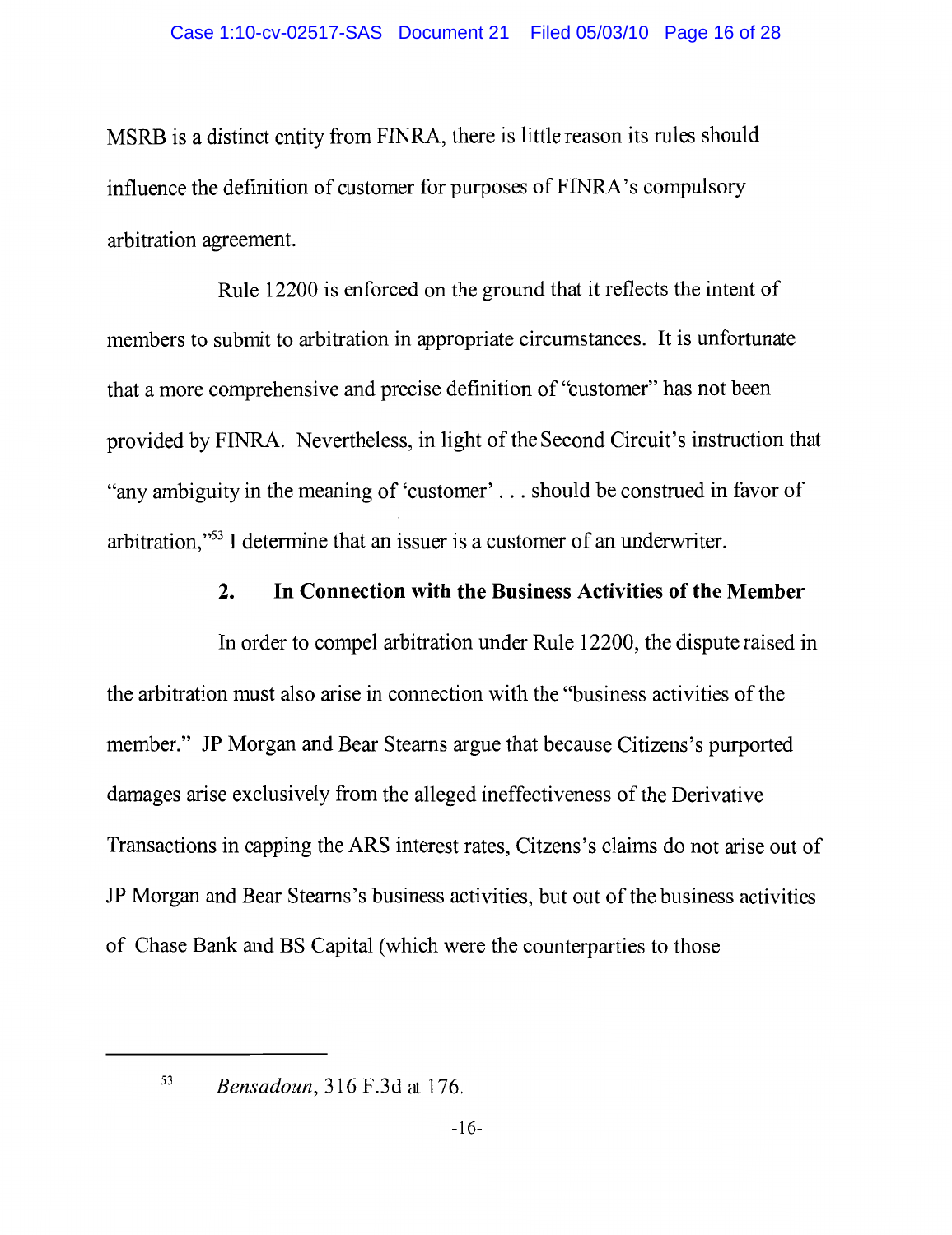transactions). $54$ 

While this may be JP Morgan and Bear Stearns's theory of liability, it is apparent from the arbitration Statement of Claim that it is not Citizens's theory of liability.<sup>55</sup> Citizens does allege that JP Morgan and Bear Stearns failed to inform it that the Derivative Transactions would not effectively cap the ARS interest rates.<sup>56</sup> However, it primarily seeks damages against JP Morgan and Bear Stearns for omitting to inform it that the ARS auctions would fail unless JP Morgan and Bear Stearns made blanket bids on those securities.<sup>57</sup> This allegedly fraudulent omission is the nub of Citizens's Statement of Claim and relates directly to plaintiffs' role as underwriters of the ARS bonds issued by Citizens.

JP Morgan and Bear Stearns cite a single district court case, Citigroup

Global Markets Inc. v. VCG Special Opportunities Master Fund Ltd., in support of

54 See JP Morgan/Bear Stearns Mem. at 12-15.

56 See Statement of Claim 1 3.

57 See id.

<sup>55</sup> See Spear, Leeds & Kellog v. Central Life Assur. Co., 85 F.3d 21, 28 (2d Cir. 1996) ("Another way of expressing this is to say that arbitration must not be denied unless a court is positive that the clause it is examining does not cover the asserted dispute." (emphasis added)); John Hancock Life Ins. Co. v. Wilson, 254 F.3d 48, 57 (2d Cir. 2001) (holding that for purposes of determining arbitrability courts consider only whether the asserted dispute falls under NASD's compulsory arbitration rule, and not whether the underlying legal arguments that will be raised in the dispute are meritorious).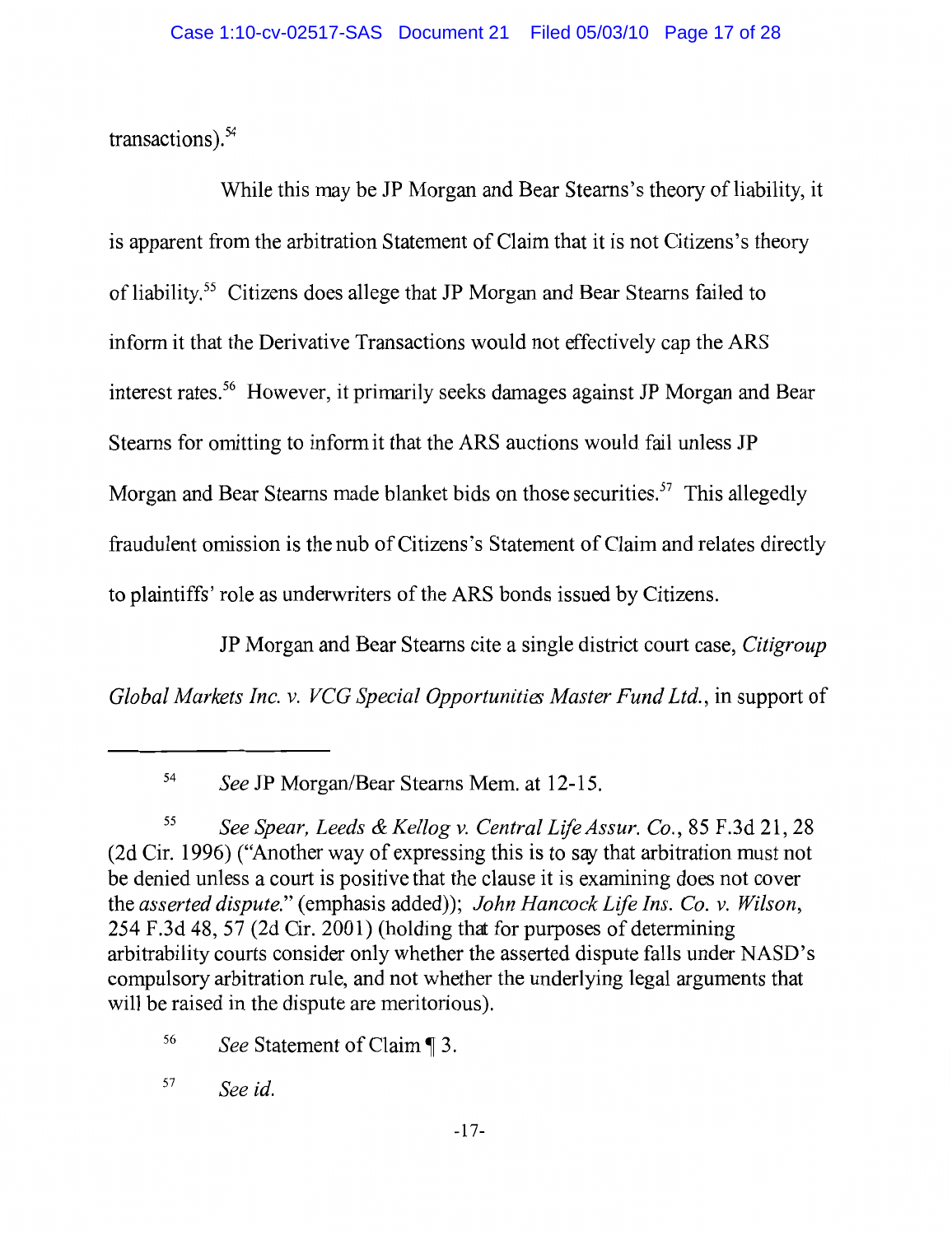their assertion that Citizens's claims do not relate to their business activities. In that case, Citigroup Global Markets ("CGMI") provided brokerage services for a hedge fund, VCG Special Opportunities Master Fund Limited ("VCG").<sup>58</sup> VCG also entered into a related credit default swap agreement with Citibank, N.A. ("Citibank").<sup>59</sup> When Citibank declared a writedown of the assets covered by the credit default swap agreement, VCG's obligation under the agreement to pay CGMI ten million dollars was triggered.<sup>60</sup> In addition to bringing a civil action against Citibank for its losses, VCG also began arbitration proceedings against CGMI seeking damages based on CGMI's alleged role in the credit default swap.<sup>61</sup> In response, CGMI filed a motion for a preliminary injunction enjoining the arbitration.<sup>62</sup>

In Citigroup Global Markets, there was no dispute over whether the VCG hedge fund was the customer of CGMI based on CGMI's role as VCG's broker.<sup>63</sup> The disputed issue was whether VCG was a customer of CGMI for

- 59 See id.
- 60 See Citigroup Global Mkts., 598 F.3d at 32.
- 61 See Citigroup Global Mkts., 2008 WL 4891229, at \*2.
- 62 See id.
- 63 See id. at  $*4$ .

<sup>58</sup> See Citigroup Global Mks., 2008 WL 4891229, at \*1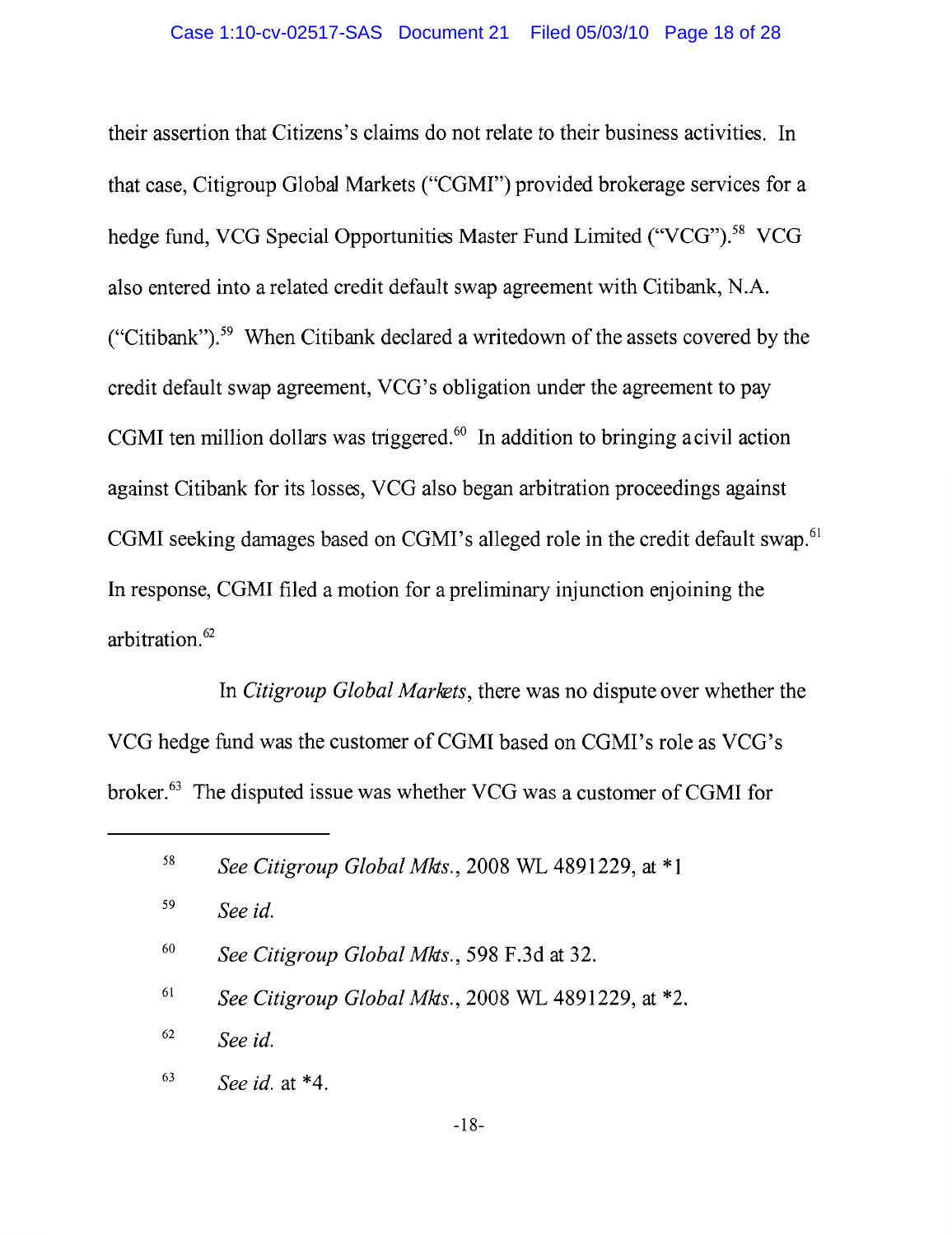purposes of the credit default swap.<sup>64</sup> VCG contended that it was a customer for this purpose both because CGMI had acted as an agent for Citibank in entering the credit default swap agreement and because CGMI had acted as a fiduciary adviser to VCG on that agreement.<sup>65</sup> The district court disagreed – finding that there were "serious questions raised about whether VCG qualifies as a 'customer' in the swap transaction.<sup>766</sup> Specifically, the district court determined that CGMI had introduced sufficient evidence to raise serious questions as to whether CGMI had played either of the roles in the credit default swap alleged by VCG.<sup>67</sup>

While bearing certain factual similarities, Citigroup Global Markets is distinguishable from this case. In *Citigroup Global Markets*, the arbitration claims were entirely dependent on the credit default swap agreements. Accordingly, the court had to determine whether these agreements "create<sup>[d]</sup> a customer relationship between CGMI and VCG."<sup>68</sup> In this case, Citizens's theory of liability does not

68 *Id.* at \*4. Although the court in *Citigroup Global Markets* discussed this issue in the context of whether the party seeking to arbitrate was a "customer." see id., plaintiffs have cited this case to support their argument that the instant dispute does not arise in connection with their "business activities." The Citigroup Global Markets court also dealt with the "business activities" prong of

<sup>64</sup> See id.

<sup>65</sup> See id.

<sup>66</sup> See id. at \*5.

<sup>67</sup> See id.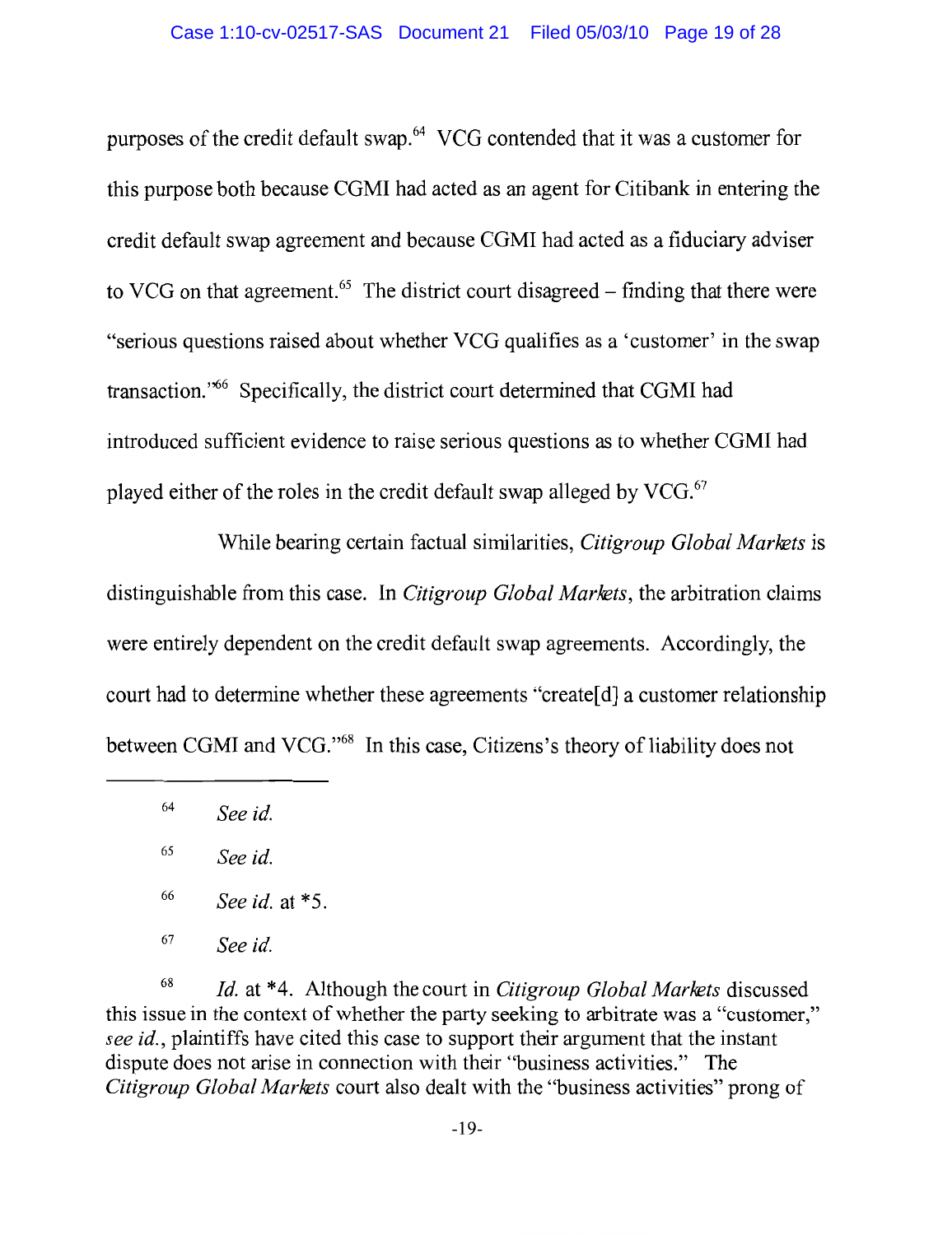rely on the Derivative Transactions. Instead, it relies largely on JP Morgan and Bear Stearns's alleged failure to inform Citizens that they would need to place blanket bids on the ARS to effectively keep interest rates low. This dispute arises directly from the parties' issuer/underwriter relationship – which, as discussed, did create a customer relationship between the parties. Accordingly, plaintiffs have not demonstrated that they are likely to show that the instant dispute does not arise in connection with their business activities.

#### **Power to Compel B.**

In general, a court order denying a petition to enjoin an arbitration has an identical effect to an order *compelling* that arbitration. Petitions to compel and petitions to enjoin are two sides of the same coin.<sup>69</sup> If the court determines there is an applicable agreement to arbitrate, the parties are compelled to arbitrate the covered dispute. If the court determines that there is no applicable agreement to arbitrate, the arbitration cannot proceed. In this instance, however, this Court lacks the authority to compel the arbitration because it is scheduled to occur outside of

FINRA Rule 12200. However, that issue – whether FINRA arbitration is limited solely to disputes related to securities – is not relevant here. See id. at  $*6$ .

<sup>69</sup> See Societe Generale de Surveillance, S.A. v. Raytheon Eur. Mgmt. and Sys. Co., 643 F.2d 863, 868 (1st Cir. 1981) ("T] o enjoin a party from arbitrating where an agreement to arbitrate is absent is the concomitant of the power to compel arbitration where it is present.").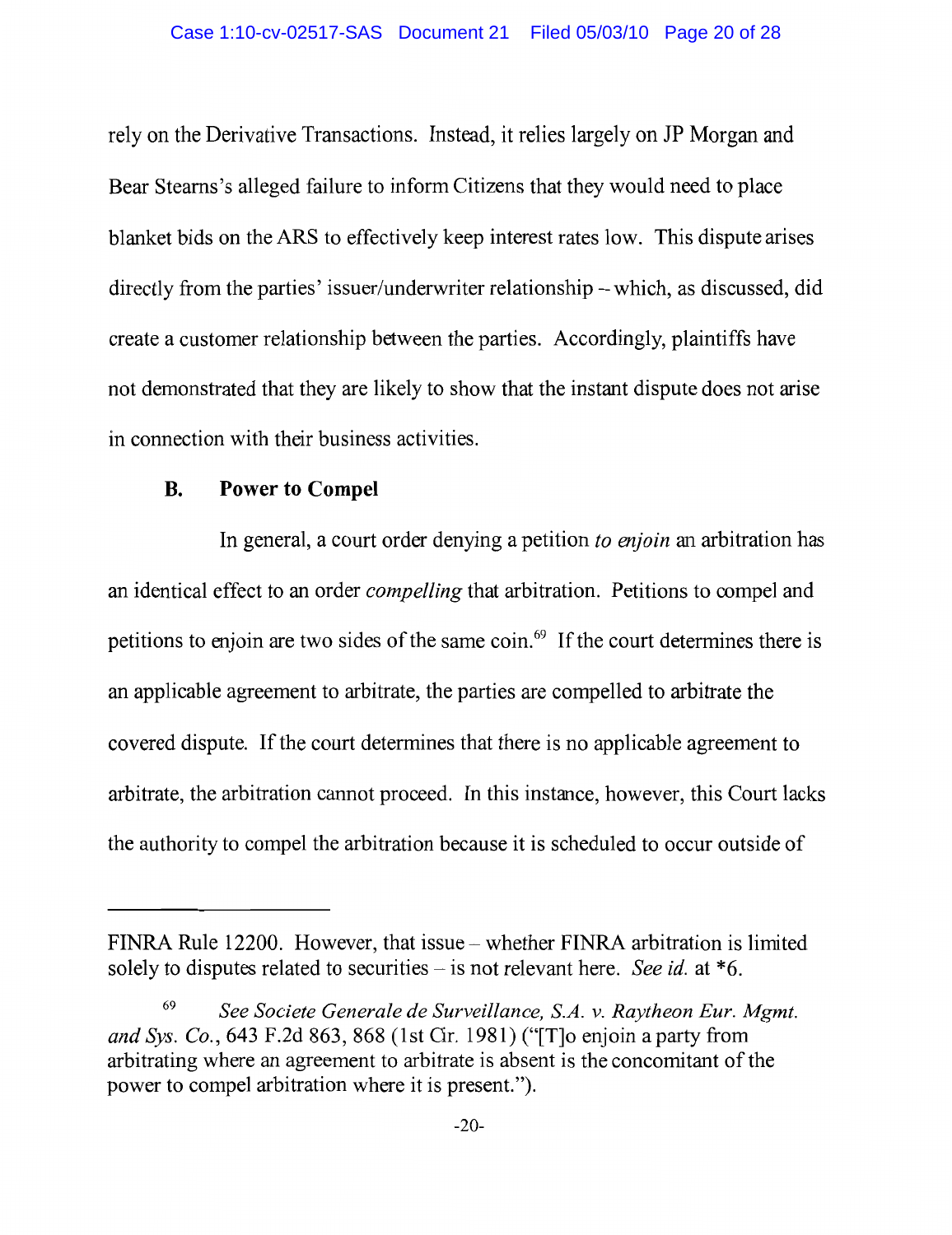the Southern District of New York.

Section 4 of the Federal Arbitration Act ("FAA") authorizes district

courts to compel arbitration where appropriate.<sup>70</sup> It provides in relevant part:

A party aggrieved by the alleged failure, neglect, or refusal of another to arbitrate under a written agreement for arbitration may petition any United States district court which, save for such agreement, would have jurisdiction under Title 28, in a civil action or in admiralty of the subject matter of a suit arising out of the controversy between the parties, for an order directing that such arbitration proceed in the manner provided for in such agreement. ... The court shall hear the parties, and upon being satisfied that the making of the agreement for arbitration or the failure to comply therewith is not in issue, the court shall make an order directing the parties to proceed to arbitration in accordance with the terms of the agreement. The hearing and proceedings, under such agreement, shall be within the district in which the petition for an order directing such arbitration is filed.<sup>71</sup>

The difficulty in determining whether this Court has the power to compel an arbitration in New Orleans arises from the final two sentences of the above-quoted portion of section 4. The first sentence instructs the district court, if it determines arbitration is appropriate, to direct the parties to proceed with the arbitration "in accordance with the terms of the agreement." The second sentence states that the arbitration shall proceed "within the district in which the petition for an order directing such arbitration is filed." While these provisions can in many instances

<sup>70</sup> See 9 U.S.C. § 4.

<sup>71</sup> *Id.* (emphasis added)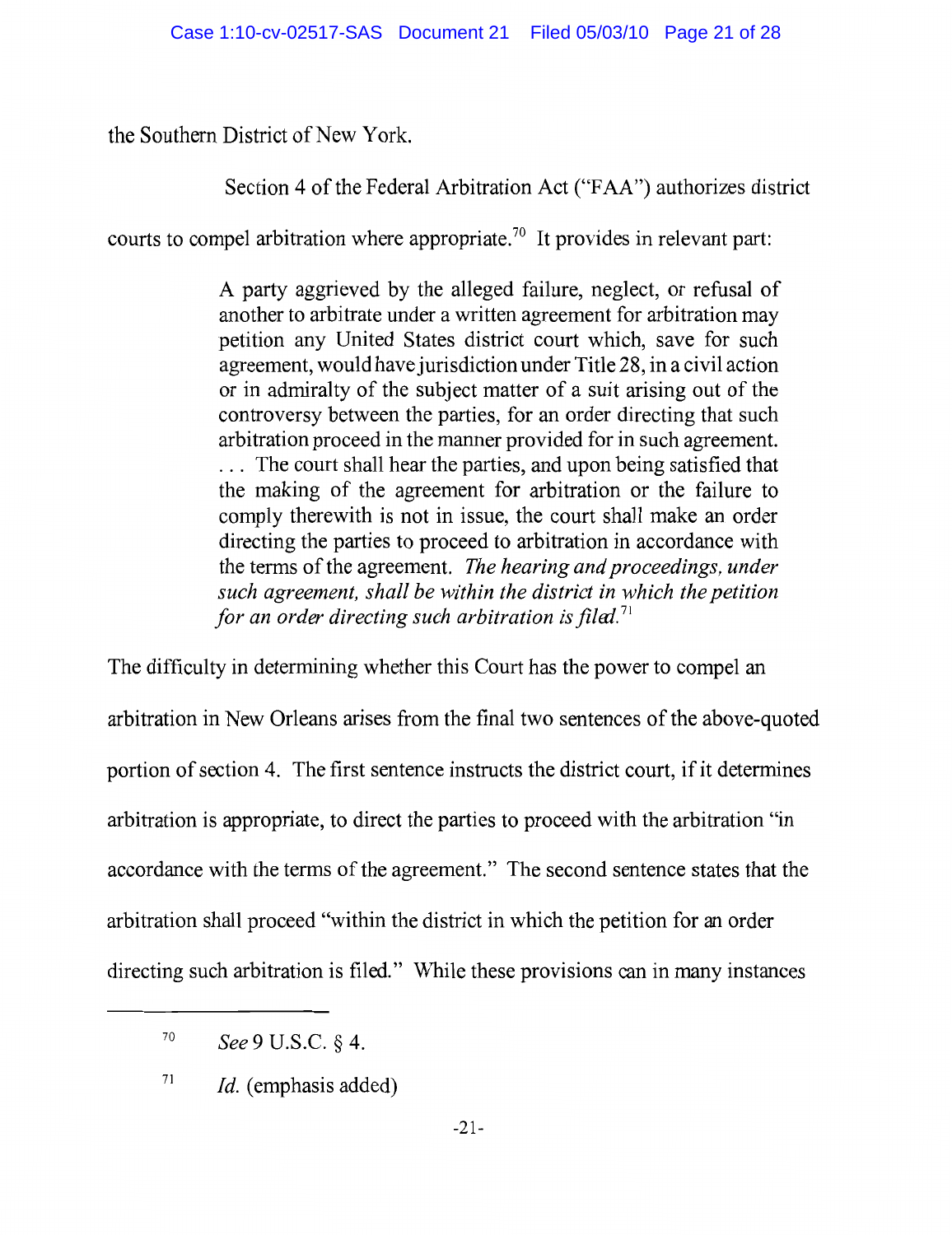be read together without conflict, if the arbitration agreement contains a forum selection clause requiring the arbitration to occur in a district other than where the petition to compel was filed, it is impossible to comply with both directives. A compelled arbitration will either not take place where the agreement directs or will not take place in the district where the petition to compel was filed.

The situation in this case is slightly more complex as there is no agreement to arbitrate between either Citizens and JP Morgan or Citizens and Bear Stearns. However, as discussed, Rule 12200 creates a compulsory arbitration agreement between FINRA members and FINRA, and makes customers third party beneficiaries of that agreement. As an addendum to that notional agreement, Rule 12213(a) essentially creates a forum selection clause dictating that FINRA, in accordance with its rules, will determine the location of the arbitration.<sup>72</sup> FINRA rules therefore can create a situation analogous to that caused by arbitration agreements containing forum selection clauses. If this Court were to compel arbitration when FINRA has already selected a forum outside of the Southern District of New York, doing so would either violate the statutory directive that the arbitration proceed in accordance with the agreement or the statutory directive that arbitration occur within the same district as the court where the petition to compel

<sup>72</sup> See FINRA Rule 12213(a) ("The Director will decide which of FINRA's hearing locations will be the hearing location for the arbitration.  $\dots$ ").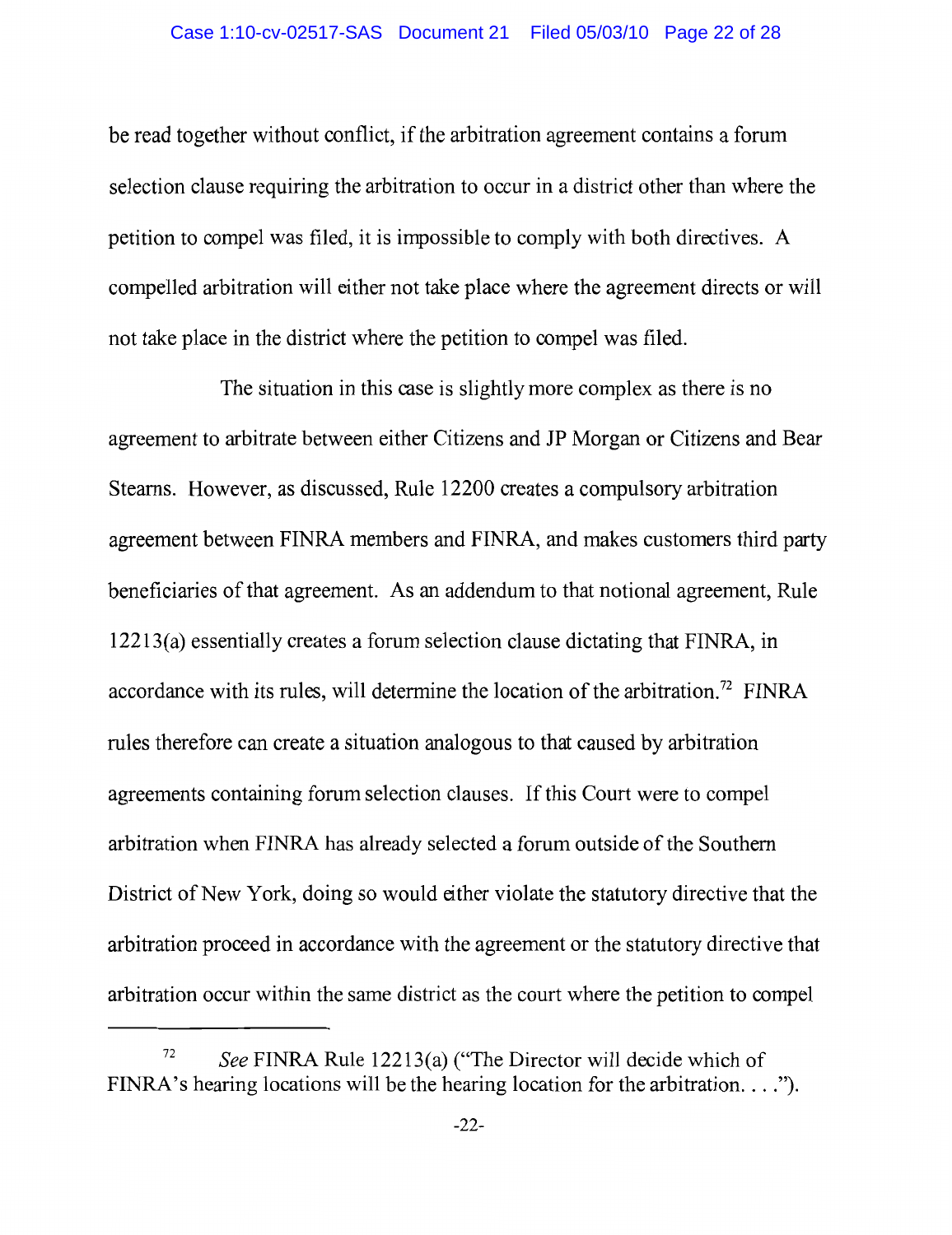was filed.

Circuit courts have taken three distinct approaches to interpreting section 4 when arbitration agreements contain forum selection clauses.<sup>73</sup> First, the Fifth Circuit has held that a district court may compel arbitration in the venue specified by the arbitration agreement even if the specified venue is in a district other than where the petition to compel was filed.<sup>74</sup> This approach retains the intent of the parties' agreement to arbitrate, but, as the Fifth Circuit recognized, is "contrary to the express terms of the [FAA]."<sup>75</sup> It requires courts to ignore the statutory directive that the arbitration proceed in the district where the petition was filed. $76$ 

*Second*, the Ninth Circuit determined that a district court can compel arbitration in its own district regardless of whether a forum selection clause

75 *Id.* at 1276.

76 See TRW Inc. v. Andrews, 534 U.S. 19, 31 (2001) ('It is 'a cardinal principle of statutory construction' that 'a statute ought, upon the whole, to be so construed that, if it can be prevented, no clause, sentence, or word shall be superfluous, void, or insignificant.") (quoting *Duncan v. Walker*, 533 U.S. 167,  $174(2001)$ .

<sup>73</sup> See Ansari v. Qwest Commc'n Corp., 414 F.3d 1214, 1218-20 (10th Cir. 2005) (describing the three approaches). The Second Circuit has not decided this issue.

<sup>74</sup> See Dupuy-Busching Gen. Agency, Inc. v. Ambassador Ins. Co., 524 F.2d 1275, 1276-77 (5th Cir. 1975).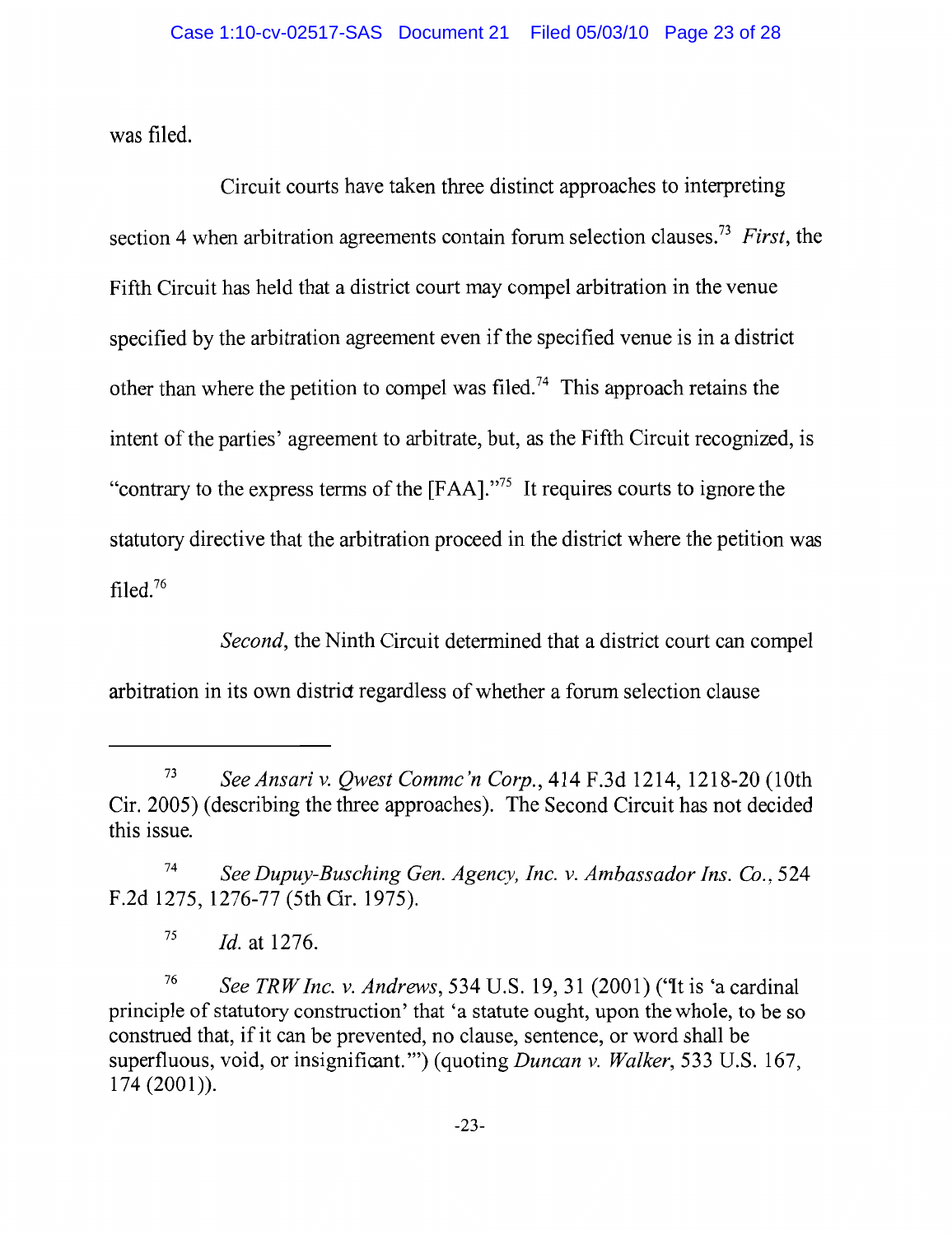specifies a venue outside of the district where the petition to compel was filed.<sup>77</sup> As with the first approach, this interpretation requires courts to ignore a clear statutory directive – this time that the arbitration proceed in "accordance with the terms of the agreement." By overriding the intent of the parties' agreement, it is also contrary to the established policy that "arbitration 'is a matter of consent, not coercion."

<sup>77</sup> See Textile Unlimited, Inc. v. A.BMH & Co., 240 F.3d 781, 784-86 (9th Cir. 2001). Although the Ninth Circuit was dealing with a petition to enjoin an arbitration proceeding, most of its reasoning is applicable to both petitions to compel and petitions to enjoin arbitration proceedings. See id. at 785 ("[B]y its terms,  $\S$  4 only confines the arbitration to the district in which the petition to compel is filed. It does not require that the petition be filed where the contract specified that arbitration should occur.").

<sup>78</sup> Ross v. American Express Co., 547 F.3d 137, 142-43 (2d Gr. 2008) (quoting *Volt Info. Sas. v. Board of Trs. of Leland Stanford Junior Univ.*, 489 U.S. 468, 479 (1989)). The Ninth Circuit partly relied upon the Supreme Court's determination that the venue provisions of sections 9 through 11 of the FAA "are discretionary, not mandatory" in determining that the venue provisions of section 4 are not mandatory. Textile Unlimited, 240 F.3d at 784 (citing Cortez Byrd Chips, Inc. v. Bill Harbert Constr. Co., 529 U.S. 193, 194-96 (2000). However, "unlike [sections 9 through 11], which use the permissive language 'may,' [section] 4 uses the mandatory language 'shall.' Thus, the different sections have different venue provisions." Ansari, 414 F.3d at 1219.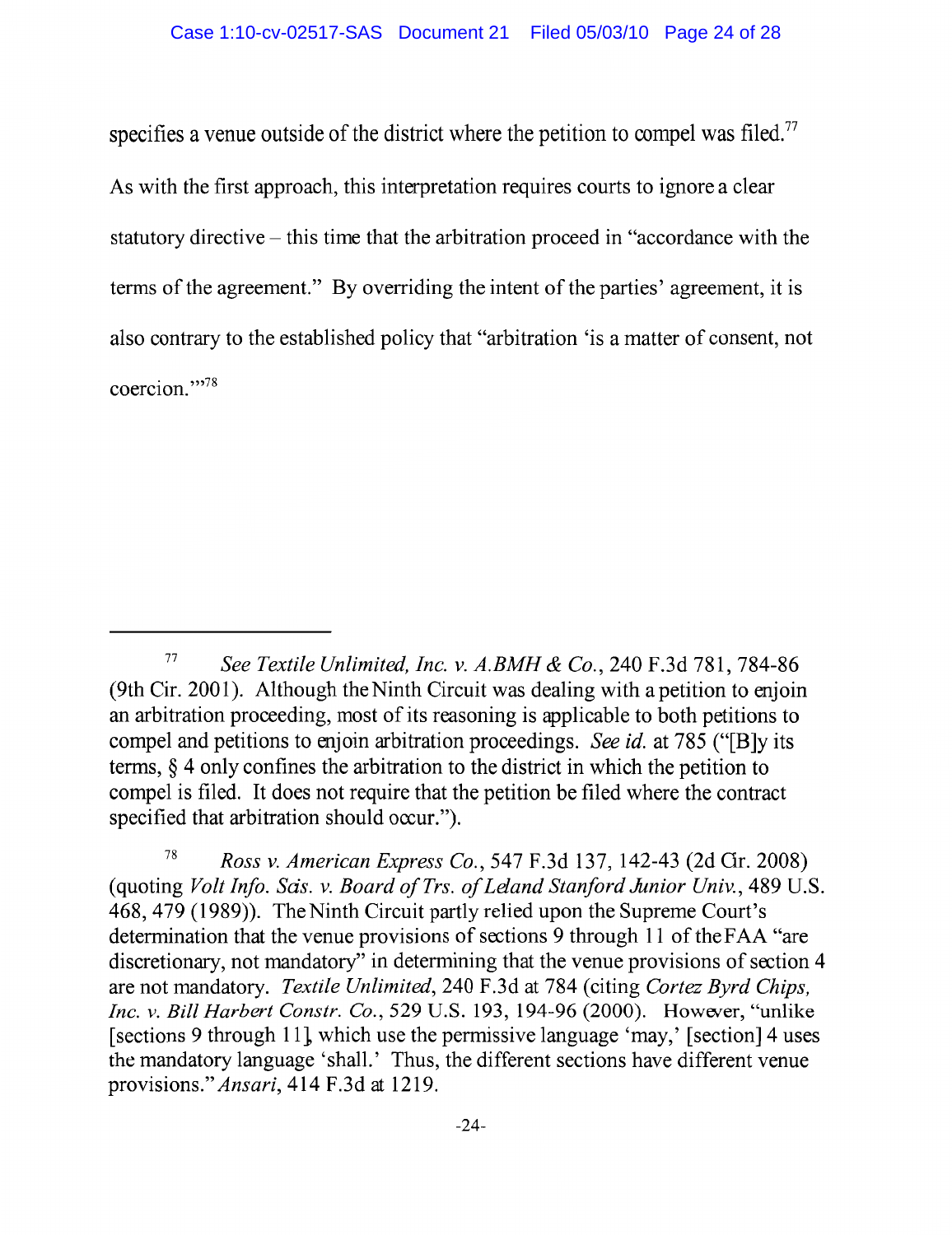*Third*, the Sixth,<sup>79</sup> Seventh<sup>80</sup> and Tenth<sup>81</sup> Circuits have all held that where the arbitration agreement designates a specific forum, only a district court in that forum may compel arbitration. While this approach prevents courts from violating either statutory directive, it runs contrary to another provision of section 4 which states that a party "may petition *any* United States district court" for an order compelling arbitration.<sup>82</sup> The third approach does not strictly require courts to ignore this statutory language  $-$  as the statute in this instance uses the permissive term "may," while the other two statutory directives use the mandatory term "shall." However, it renders section 4's statement that a party "may petition any" United States district court" meaningless in instances where the arbitration agreement has a forum selection clause. There is little point in a party filing a petition to compel an arbitration in a court that cannot provide that remedy.

All three interpretations are imperfect in that they lead to internal statutory contradictions. Most likely, this is the result of a failure of those enacting

<sup>79</sup> See Inland Bulk Transfer Co. v. Cummings Engine Co., 332 F.3d 1007, 1018 (6th Cir. 2003).

<sup>80</sup> See Merrill Lynch, Pierce, Fenner & Smith, Inc. v. Lauer, 49 F.3d 323, 326-31 (7th Cir. 1995).

<sup>81</sup> See Ansari, 414 F.3d at 1218-20.

<sup>82</sup> 9 U.S.C. § 4 (emphasis added).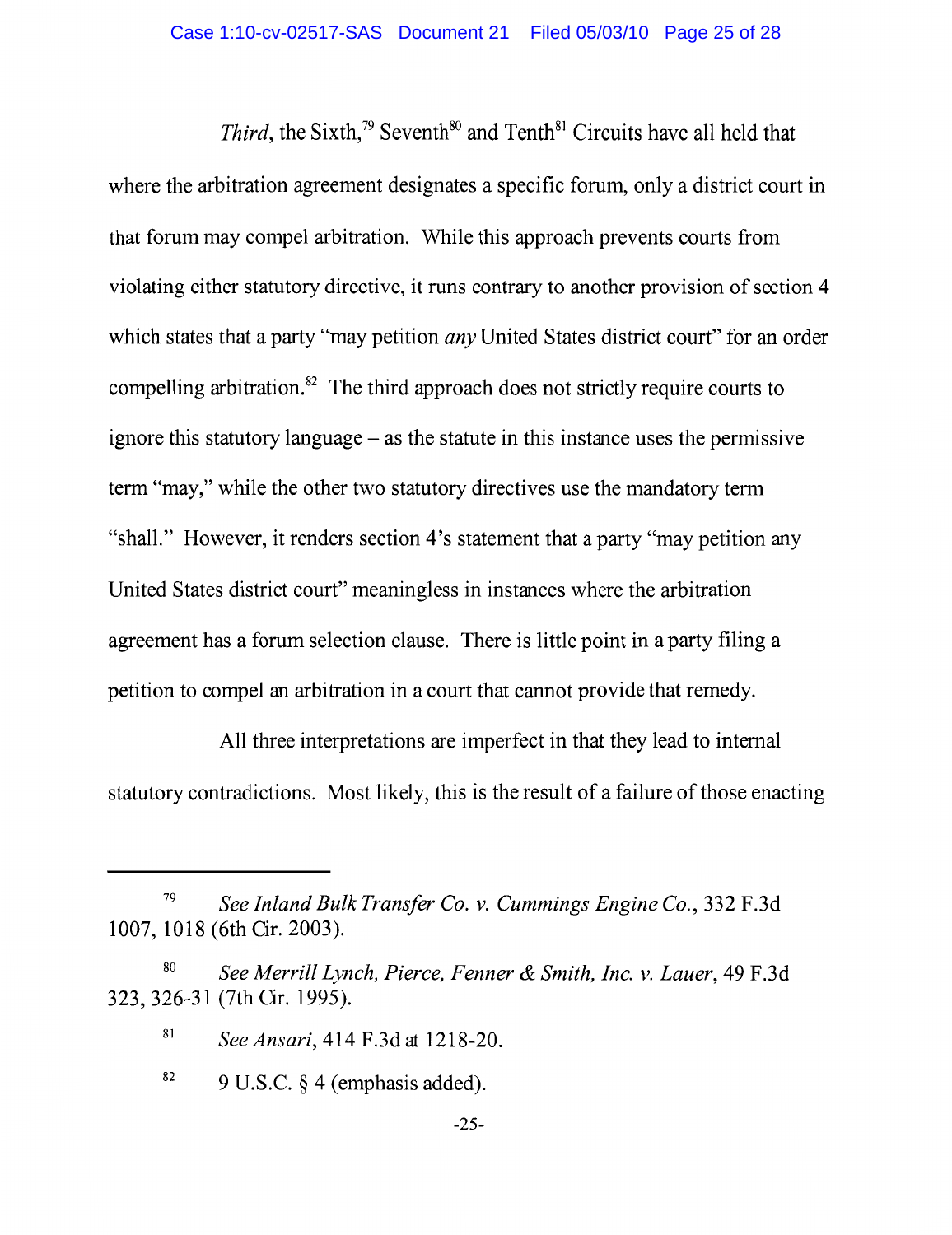the statute, which passed in 1925,<sup>83</sup> to fully anticipate the widespread use of forum selection clauses in arbitration agreements. Nevertheless, I follow the majority of circuits in adopting the third approach. Unlike the first two approaches, it does not require the Court to ignore clear statutory language (although it does render one provision of section 4 meaningless under certain circumstances). Unlike the second approach, it also protects the contractual intent of the parties – allowing them to arbitrate in the forum they have selected.<sup>84</sup>

<sup>83</sup> See E.C. Ernst, Inc. v. Potlatch Corp., 462 F. Supp. 694, 698 n.8 (S.D.N.Y. 1978).

<sup>84</sup> See Hall St. Assocs., L.L.C. v. Mattel, Inc., 552 U.S. 576, 581 (2008) ("Congress enacted the FAA to replace judicial indisposition to arbitration with a national policy favoring [it] and plac[ing] arbitration agreements on equal footing with all other contracts." (quotation marks omitted)). Courts have also cited section 4's legislative history is support of the third approach. See Merrill Lynch, 49 F.3d at 329 ("Section 4 is aimed at streamlining the path toward arbitration and preventing scattershot attacks in various judicial fora."). The relevant legislative history is slim. "In describing the effects of [the proviso requiring the arbitration to occur in the district where the petition to compel was filed], the Senate Committee on the Judiciary indicated that a party seeking to compel arbitration would be required to apply to the proper district court." See E.C. Ernst, 462 F. Supp. at 698 n.8 (citing S.Rep.No.536, 68th Cong., 1st Sess. 3 (1924)). Senator Hattie Caraway is also reported as querying during Senate debates whether the statement in section 4 "touching the question as to where the arbitration shall take place' was still in the bill '[s]o it was not possible to drag a man across the country to arbitrate." See E.C. Ernst, 462 F. Supp. at 697-99 (quoting S. Rep. No. 536, 68th Cong., 1st Sess. 3 (1924)). While this scattered legislative history is neither clear nor definitive, it can be read to support the third approach  $-$  which would prevent petitioners from dragging their opponents to districts other than where the parties agreed to arbitrate.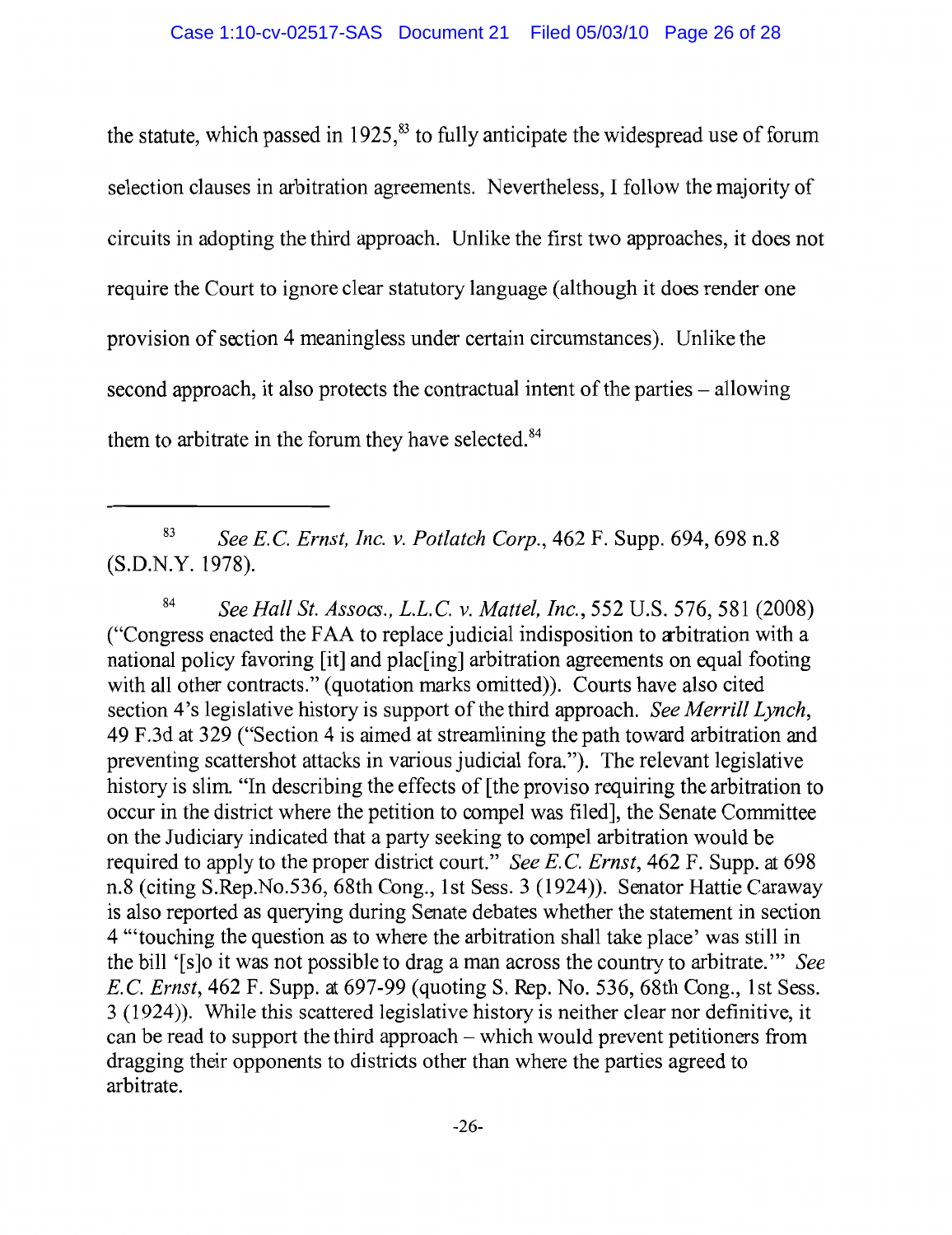Accordingly, I cannot compel the arbitration to proceed so long as it remains pending in New Orleans. If Citizens wishes to obtain an order compelling that arbitration, it will have to seek that order in the United States District Court for the Eastern District of Louisiana.<sup>85</sup>

# V. **CONCLUSION**

For the aforementioned reasons, JP Morgan and Bear Stearns's motion for a preliminary injunction is denied. The Clerk of Court is directed to close this motion (Docket No. 3) and this case.

**SO ORDERED cheindlin** 

 $U.S.D.J.$ 

Dated: New York, New York April 30, 2010

<sup>85</sup> If Citizens does make a motion to compel in the appropriate district, that court may not be bound by my determination on this preliminary injunction motion.